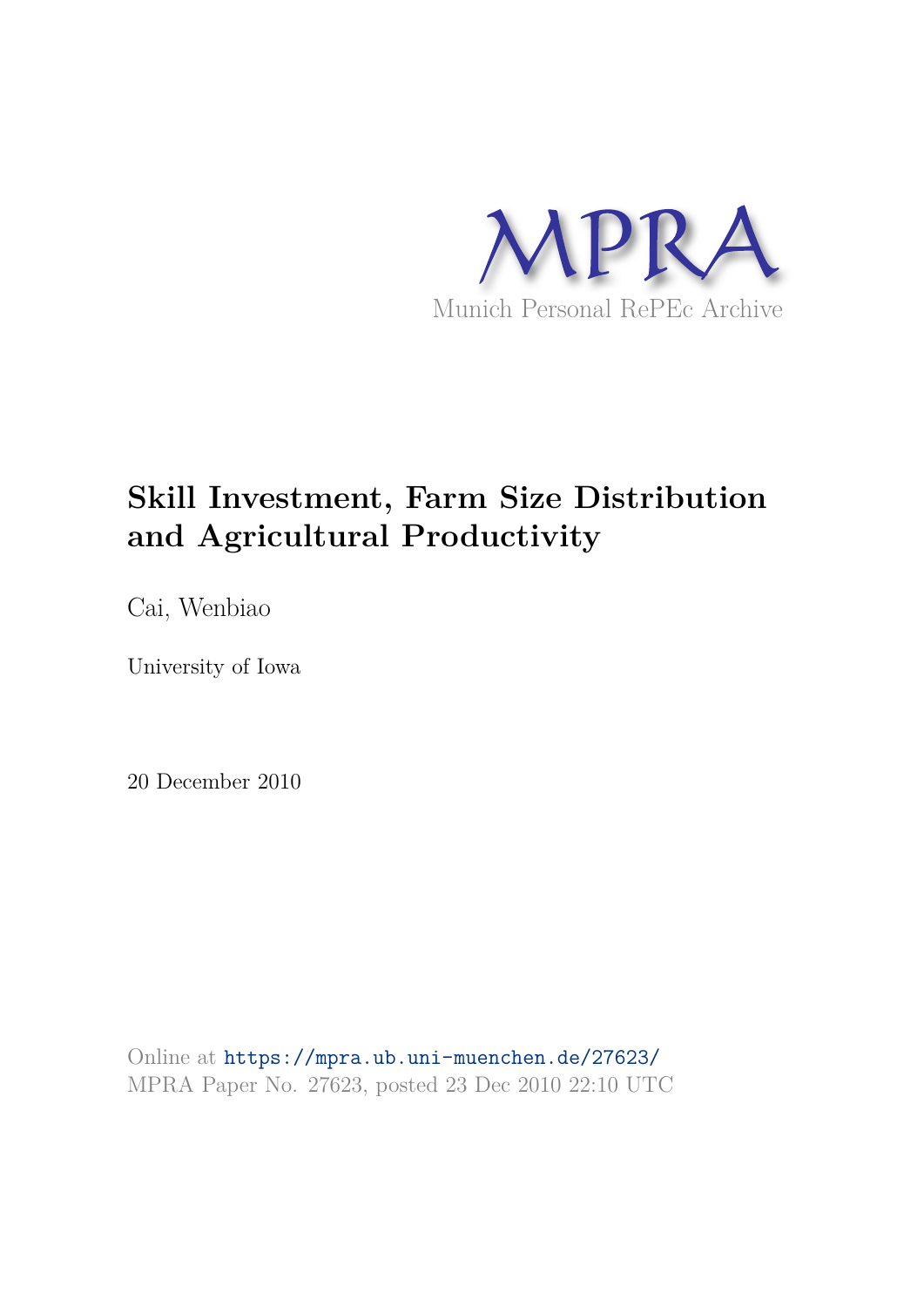# Skill Investment, Farm Size Distribution and Agricultural Productivity<sup>∗</sup>

Wenbiao Cai †

December 17, 2010

#### Abstract

This paper quantitatively explains high labor share, low productivity and small farm size in agriculture of low income countries. I develop a variation of Lucas' span-of-control model. Specifically, I allow skill to grow over time as a result of optimal investment in a two-sector OLG model. The calibrated model is consistent with key features of the farming sector in the U.S. Given exogenous differences in nonagricultural productivity and land endowment, for a sample 40 countries, the model can explain almost all of the differences in agricultural productivity, and about 80% of the differences in labor allocation between the top and bottom quintile countries. Endogenously generated farm size distributions are close to actual ones for a large number of countries.

JEL Classification: O11, O13, O41

Keywords: Income differences, agricultural productivity, skill investment, farm size distribution.

<sup>∗</sup> I thank B.Ravikumar for continuous encouragement and guidance. All errors are my own.

<sup>†</sup>Department of Economics, University of Iowa. Email: wenbiao-cai@uiowa.edu.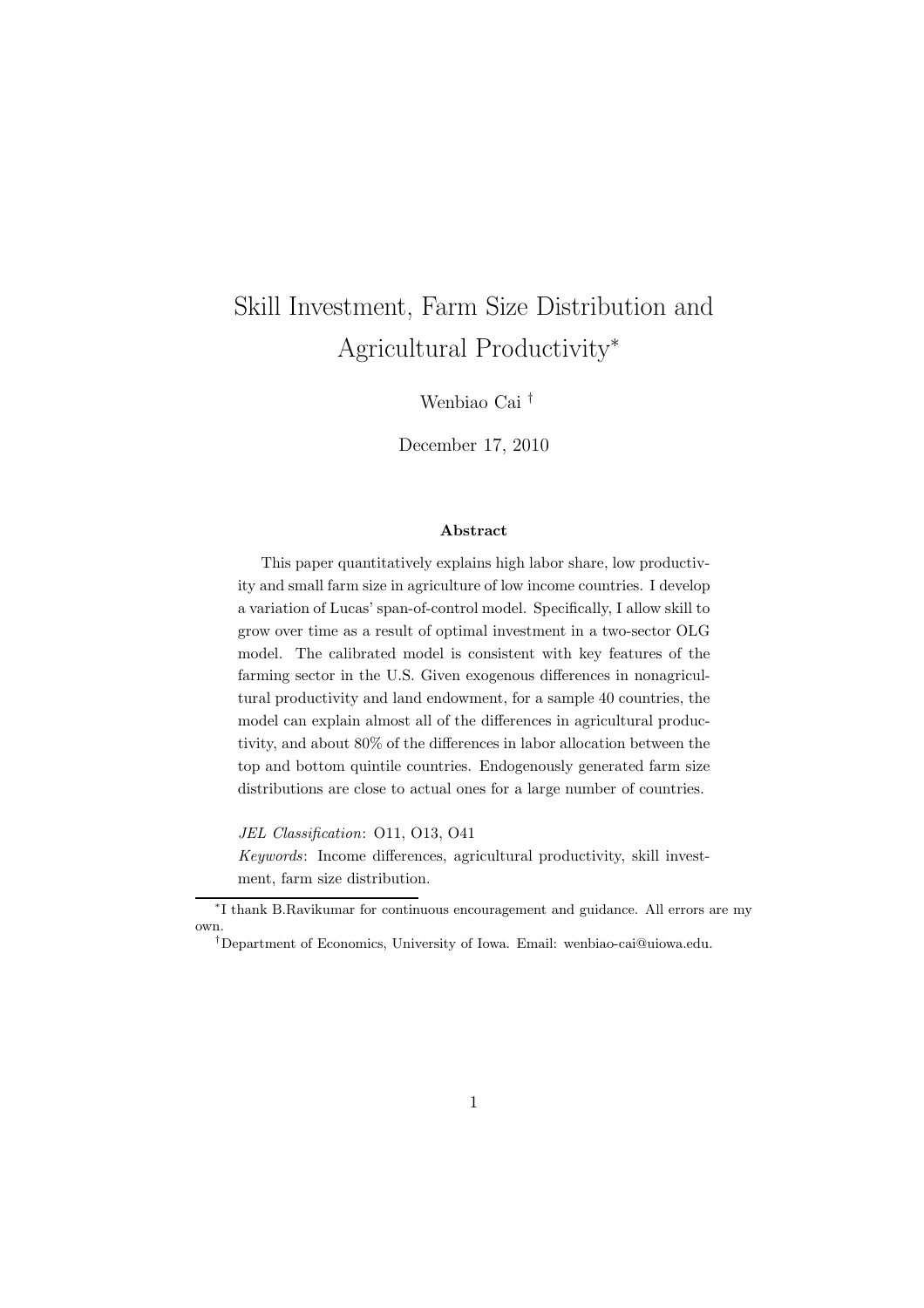### 1 Introduction

Recent studies have put agriculture at the center of understanding economic growth and income differences<sup>1</sup>. As pointed out in Restuccia et al. [2008], high employment share and low labor productivity in the agricultural sector is the main driver of low aggregate productivity in developing countries. Hence the central question is why most people in these countries work in a disproportionately unproductive sector. A counterfactual calculation similar to the one in Caselli [2005] will illustrate this point succinctly. If all countries would have the U.S. agricultural productivity, and maintain their own labor allocation and nonagricultural productivity, cross-country income differences would almost disappear. A less ambitious experiment, in which all countries have the U.S. relative productivity (agriculture/nonagriculture) and maintain their own labor share and nonagricultural productivity, would shrink income differences to a factor of 6, from a factor of 32, between the 90th and 10th percentile countries.

This paper provides a quantitative theory of agricultural productivity by focusing on scale of production. The approach is motivated by observations from World Census of Agriculture (WCA [1990,2000]) compiled by the Food and Agriculture Organization. I focus on comparison of holding size across countries. In WCA, a holding is defined as "an economic unit of agricultural production under single management comprising all livestock kept and all land used wholly or partly for agricultural production purposes, without regard to title, legal form, or size". The main finding is that mean holding size positively and strongly correlates with income level. Figure 1 (left panel) plots mean farm size (log) against log income per worker in 1996. Mean farm size ranges from below 1 hectare in the poorest countries to above 1000 hectares in the richest countries. Moreover, agricultural production in low income countries concentrates disproportionately on very small farms. Figure 1 (right panel) plots the farm size distributions of two representative countries<sup>2</sup>. In Uganda, for example, 73% of the farms are of scale less than 5

<sup>&</sup>lt;sup>1</sup>Hansen and Prescott [2002], Gollin et al. [2004, 2007], Restuccia et al. [2008], among others

<sup>&</sup>lt;sup>2</sup>Rich countries: U.S, Canada, Australia, Norway, Switzerland. Poor countries: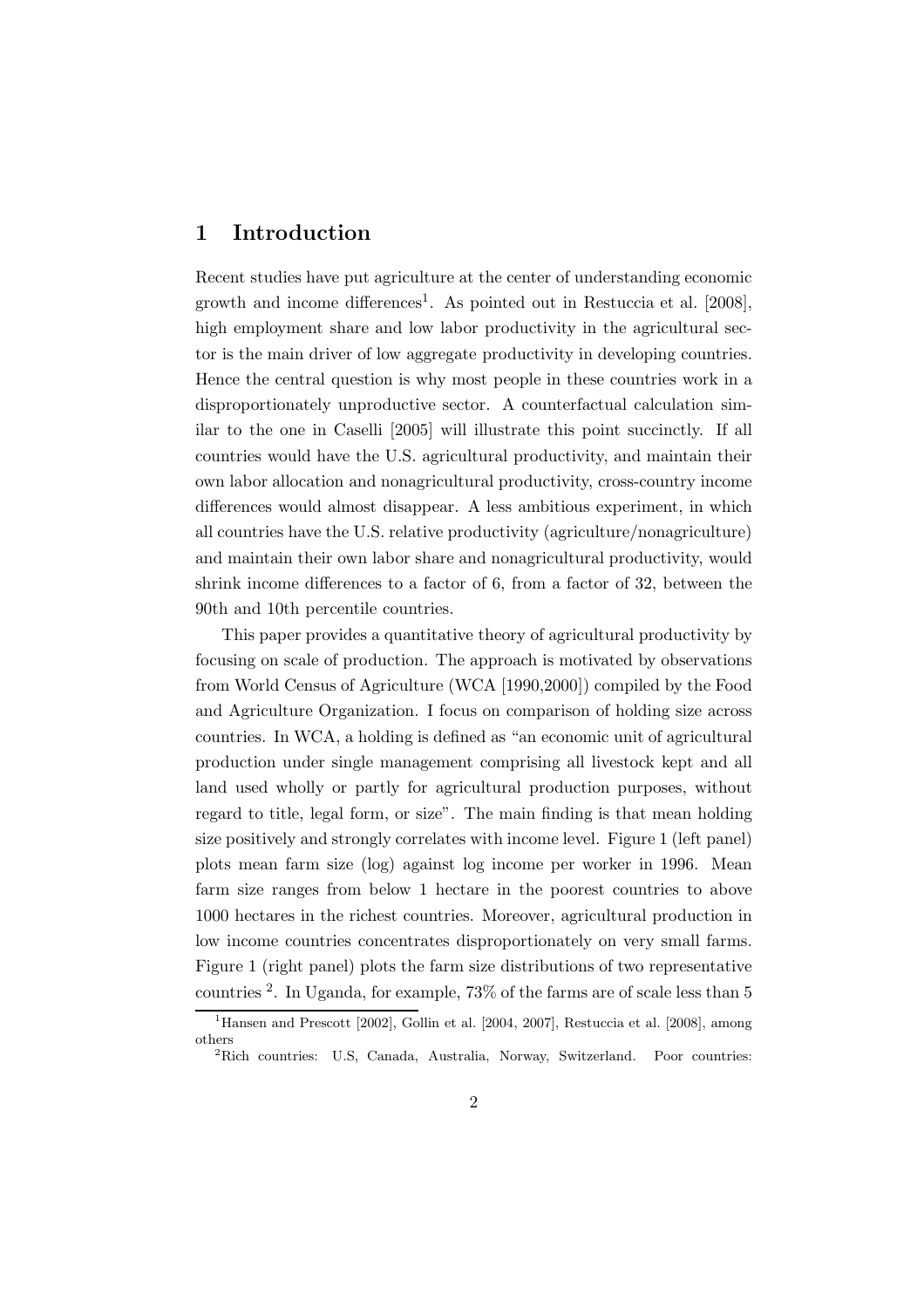hectares. In contrast, 50% of the farms in the U.S. exceed 50 hectares in size. Observed variation in scale of production has profound implication about cross-country differences in agricultural productivity. Using development accounting, I show that differences in farm size distribution can account for 30% of the variations in agricultural productivity in a sample of 40 countries (see Appendix 5.2).



Source: GDP per worker: PWT 6.1; Mean farm size: WCA, 1990,2000.

Figure 1: Size of Farms Across Levels of Development

Why does the scale of operation matter for understanding productivity differences in agriculture? Cross-section data from the U.S. show that larger farms have higher measured productivity. If one compares average output per worker of farms in different size classes, the differences in labor productivity are marked (see Figure 2). In 2007 census, a 2000+-acre farm on average produces 16 times more output per worker than a 50-acre farm. In value added terms, the productivity differences are even more pronounced<sup>3</sup> Similar results are obtained when earlier censuses (92, 97 and 02) are used <sup>4</sup>. Taking the size-productivity regularity as given - without a theory that

Uganda, Burkina Faso, Ivory Coast, Pakistan, Sri Lanka.

<sup>&</sup>lt;sup>3</sup>Differences in capital stock fail to justify observed labor productivity differences under reasonable factor shares. Computed Solow residual ranges from 3 to 5 times higher in the largest farms, relative to the smallest ones.

<sup>&</sup>lt;sup>4</sup>Historical census also shows an increasing productivity gap between small and large farms. Cross-country data are limited, see Fan and Chan-Kang [2005] for a set of asian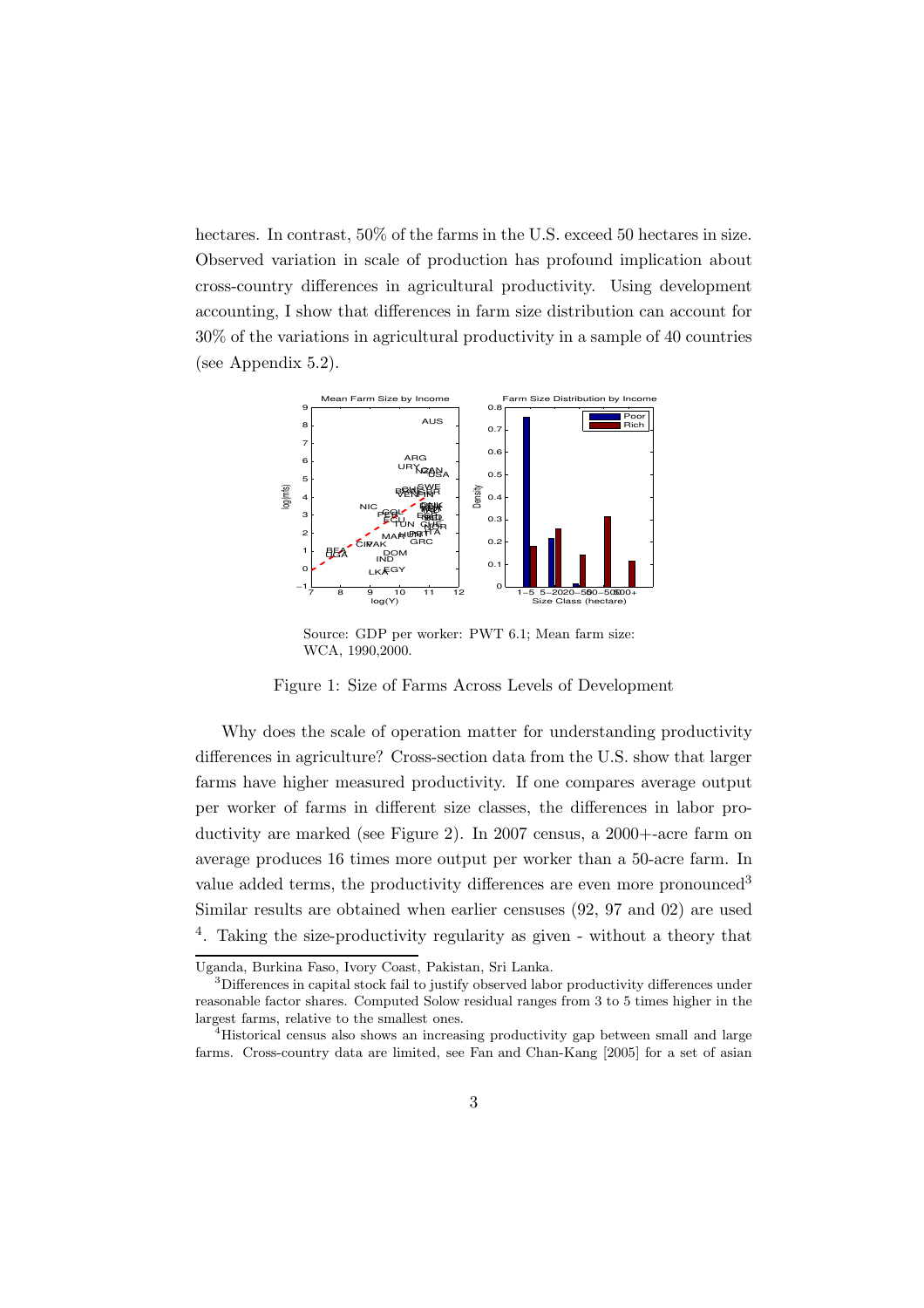explains why, it is clear that differences in the composition of farms will map into differences in productivity. In Appendix 5.2, a calculation of this kind shows that observed heterogeneity in farm size distribution can explain up to 30% of observed variation in agricultural productivity for a sample of 40 countries.



Source: 2007 U.S. Census of Agriculture, Vol 1, Chapter 1: Table 58.

Figure 2: Productivity by Size of Farm

I deviate from the standard model by allowing skill accumulation in a dynamic environment. This modification serves three purposes. First, it allows calibrating the model to the observed farm size distribution in the U.S, and hence provides reasonable identification of the underlying distribution of skill types. Second, the model with skill accumulation is consistent with another cross-section data in U.S. farming - older operators operate large farms than younger peers. Table 5 in Appendix shows that heterogeneity in holding size over operator's life cycle is nontrivial and robust over time. Lastly, many economists argue the central role of human capital accumulation in economic growth and development <sup>5</sup>. In the model skill can be viewed as a form of human capital that is specific to agricultural production. Modeling the dynamics hence provides an additional avenue of

countries; Byiringiroa and Reardon [1996] for Rwanda, and Clark [1991] for historical England

 $5$ Lucas [1988], Manuelli and Seshadri [2005], Erosa et al. [2007], among others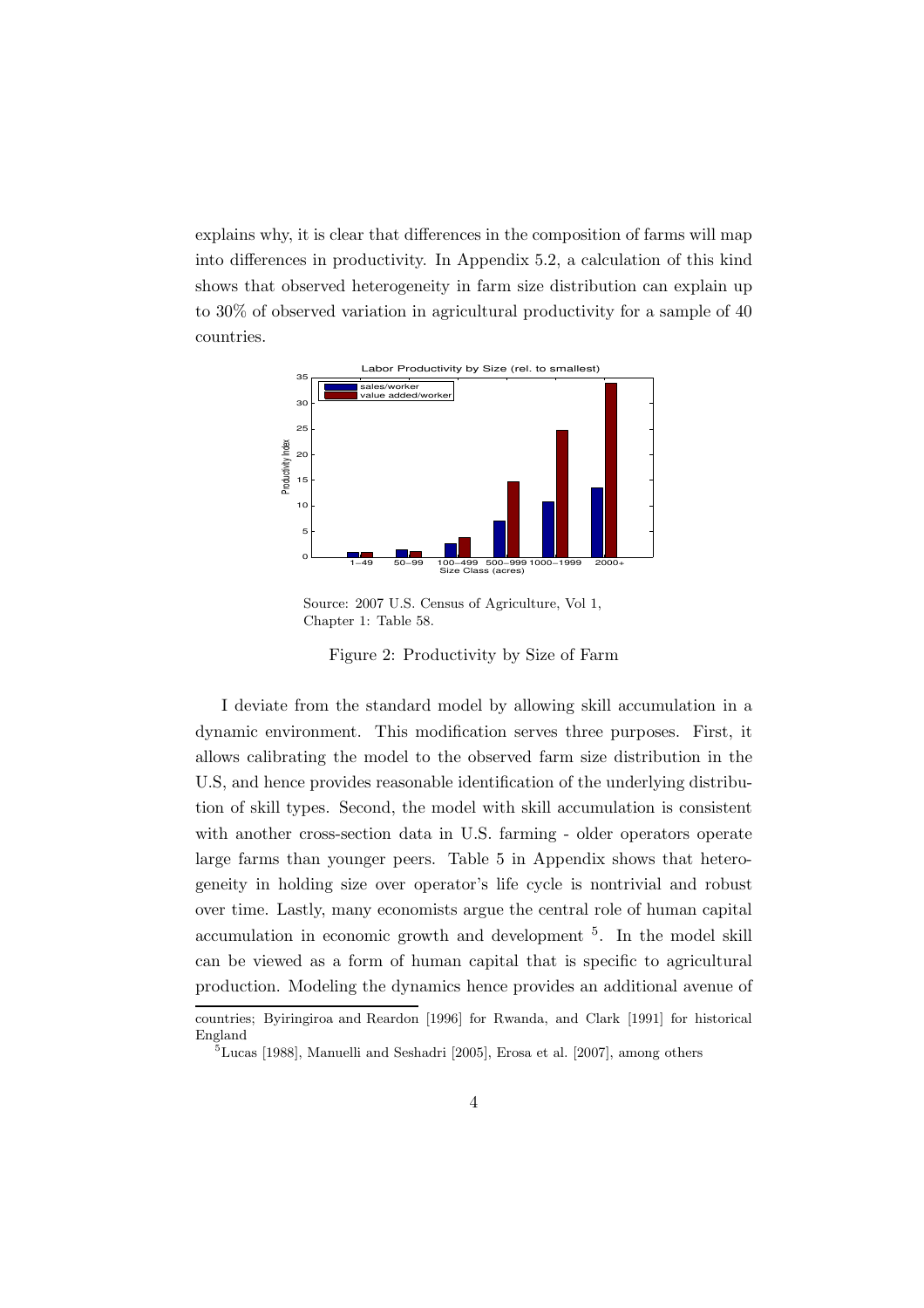understanding cross country differences in agricultural productivity. Indeed, the model predicts that farm operators in low income countries spend less time accumulating skills and experience slower growth in productivity over time. At the aggregate, suboptimal investment in skill improvement further reduces labor productivity.

This paper is related to a large literature that studies cross country income differences, eg., Hall and Jones [1999], Hansen and Prescott [1998], Klenow and Rodiguez-Clare [1997]. A strand of the literature stresses the importance of the agricultural sector in understanding aggregate income differences. Crdoba and Ripoll [2005] show that ignoring the agricultural sector results in substantial bias in imputed aggregate TFP. Chanda and Dalgaard [2008] argue that most of the cross country differences in efficiency come from differences in relative efficiency between agriculture and nonagriculture. Vollrath [2009] shows that misallocations between agriculture and nonagriculture go far in explaining aggregate productivity differences. This paper differs from these studies in using a general equilibrium model with an explicit agricultural sector. Gollin et al. [2004] argues low agriculture productivity can be explained by unmeasured home production, which is relatively cheaper in the agricultural sector. Restuccia et al. [2008] argue that distortions in intermediate inputs are quantitatively important for understanding cross country differences in agricultural and aggregate productivity. Adamopoulos [2006] document large differences in transportation costs across countries, and show that theses differences can account for a sizable share of income differences. Using micro level data, Gollin and Rogerson [2010] investigate the role of transportation cost in economic development in Uganda. This paper differs from these studies in stressing the role of individual heterogeneity and self-selection. Waugh and Lagakos [2009] argue that low agricultural productivity is due to poor specialization. Both papers stresses the importance of self-selection. This paper focuses on farm size heterogeneity, and use farm size distribution to discipline underlying skill distribution. After completing the paper, a recent study by Restuccia and Adamopoulos [2009] was brought to my attention. Both papers focus on farm size heterogeneity across countries and use a version of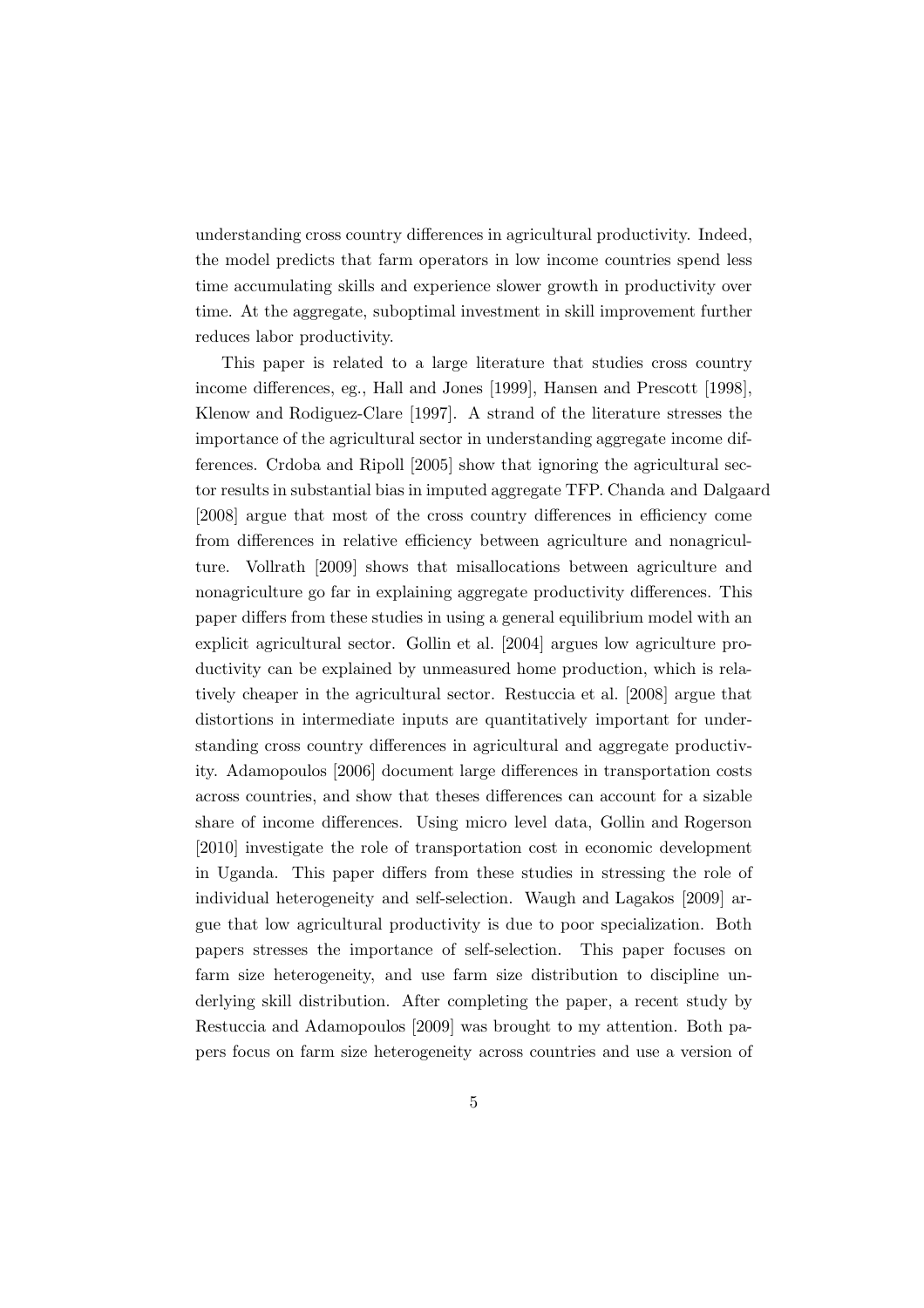Lucas' span-of-control model to endogenously generate a size distribution. However, this paper highlights the role of skill accumulation in explaining cross country variation in farm size distribution and agricultural productivity, which is abstracted from in their paper. In the respect of modeling occupation choice using a framework of Lucas' span of control model, this paper is similar to Gollin [2007], who explores the secular decline in share of entrepreneur with rising income.

The paper is organized as follows. Section 2 presents the model. In section 3 I calibrate the model and discuss the results. In section 4 I conclude.

### 2 Model

### 2.1 Environment

Each period a continuum of mass one individuals are born, and live for T periods. Individuals of the same cohort constitute a household, with all decisions made by a hypothetical household head. When born, individuals within a household draw independently their skill type, z, from a known, time invariant distribution  $G(z)$ . The instantaneous utility function of a household is given by

$$
U(c_a, c_n) = \eta \cdot log(c_a - \bar{a}) + (1 - \eta) \cdot log(c_n)
$$

where  $(c_a, c_n)$  denote, respectively, agricultural consumption and nonagricultural consumption at the household level.  $\eta$  dictates relative taste towards two consumption goods.  $\bar{a}$  can be interpreted as subsistence consumption level.  $\bar{a} \geq 0$  implies an income elasticity of agricultural consumption less than unity. Each individual is endowed with one unit of physical time. Households equally own the stock of land  $\overline{L}$ . There is no growth in population nor lifetime uncertainty.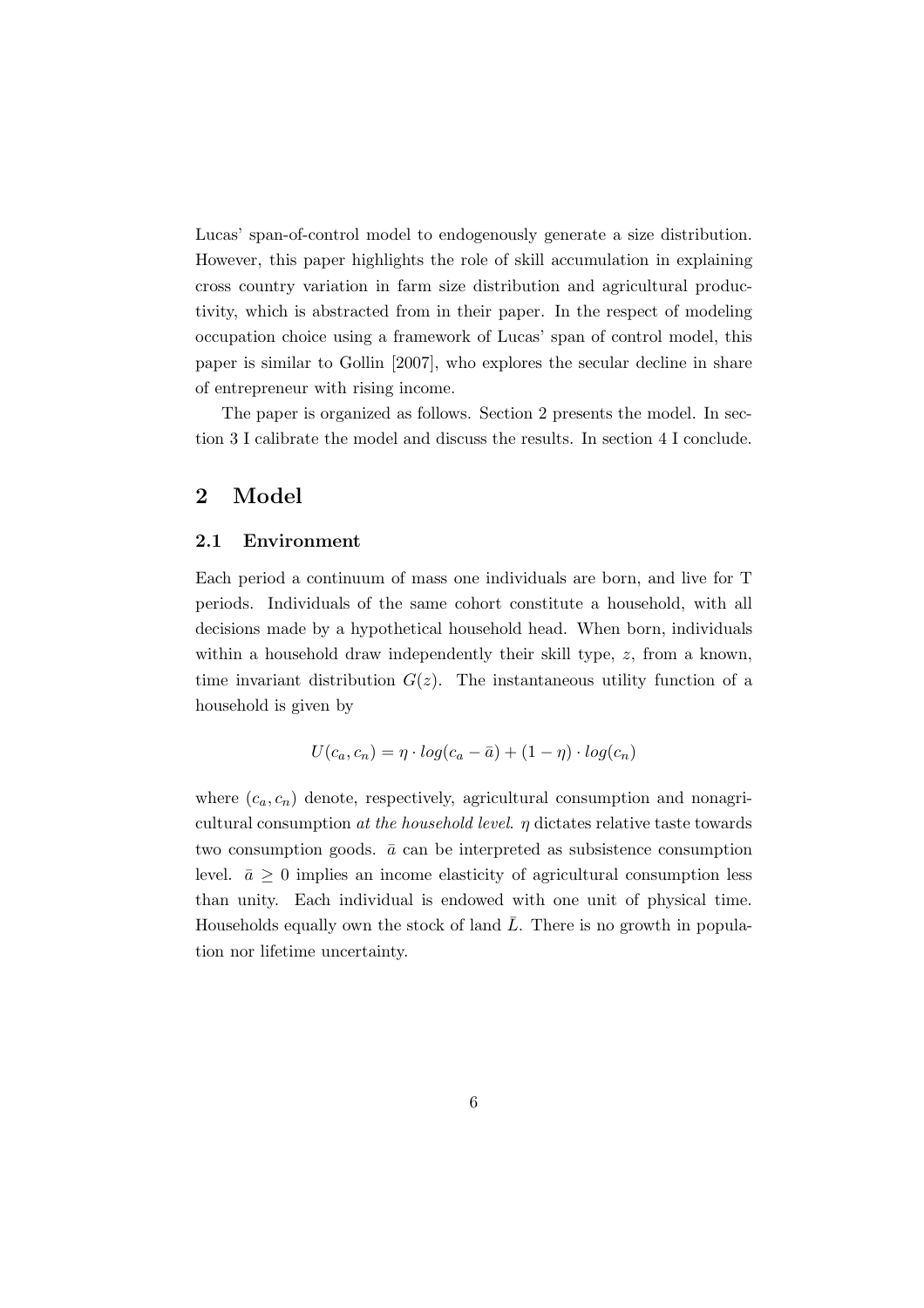### 2.2 Household Decision

In this economy, there are two occupations. Each member can either work as a worker or a farm operator. All workers, regardless of ability type, supply one unit of physical time in return of wage rate  $w$ . A farm operator combines her skill  $(z)$ , labor  $(h_a)$  and land  $(\ell)$  to produce agricultural output according to

$$
Y_a = A \cdot z^{1-\gamma} \left( h_a^{\alpha} \cdot \ell^{1-\alpha} \right)^{\gamma}
$$

where  $q$  denotes the rental rate of land and  $A$  represents the economy-wide efficiency. The residual profit, or return to skill,  $\pi(z)$  is retained by the farm operator who supplies skill  $z$  to production. It is simple to show

$$
\pi(z) = z \cdot (1 - \gamma) \cdot (P \cdot A)^{\frac{1}{1 - \gamma}} \left( \gamma \left( \frac{\alpha}{w} \right)^{\alpha} \left( \frac{1 - \alpha}{q} \right)^{1 - \alpha} \right)^{\frac{\gamma}{1 - \gamma}}
$$

where  $p$  is the price of agricultural output, relative to nonagricultural output, which is used as numeraire.

Unlike in the standard span-of-control model, skill can grow over time through investment. More specifically, the law of motion of skill is given by

$$
z_{t+1} = z_t + z_t \cdot s_t^{\theta}
$$

where  $s_t$  is the fraction of physical time denoted to skill augmentation. This technology highlights a trade-off between current and future income, as in most human capital accumulation process. An individual with skill  $z_t$  and invests  $s_t$  can only supply  $z_t(1 - s_t)$  units of skill to market production. Higher investment today reduces current income, but increases future income flow. Note that this technology assumes time as the sole input . This is done for several reasons. First, it allows for closed-form solutions and clearer expositions. Second, data on time allocations of farm operators are available to discipline relevant parameters. Lastly, data on resources investment by farm operators in skill accumulation are limited, if available at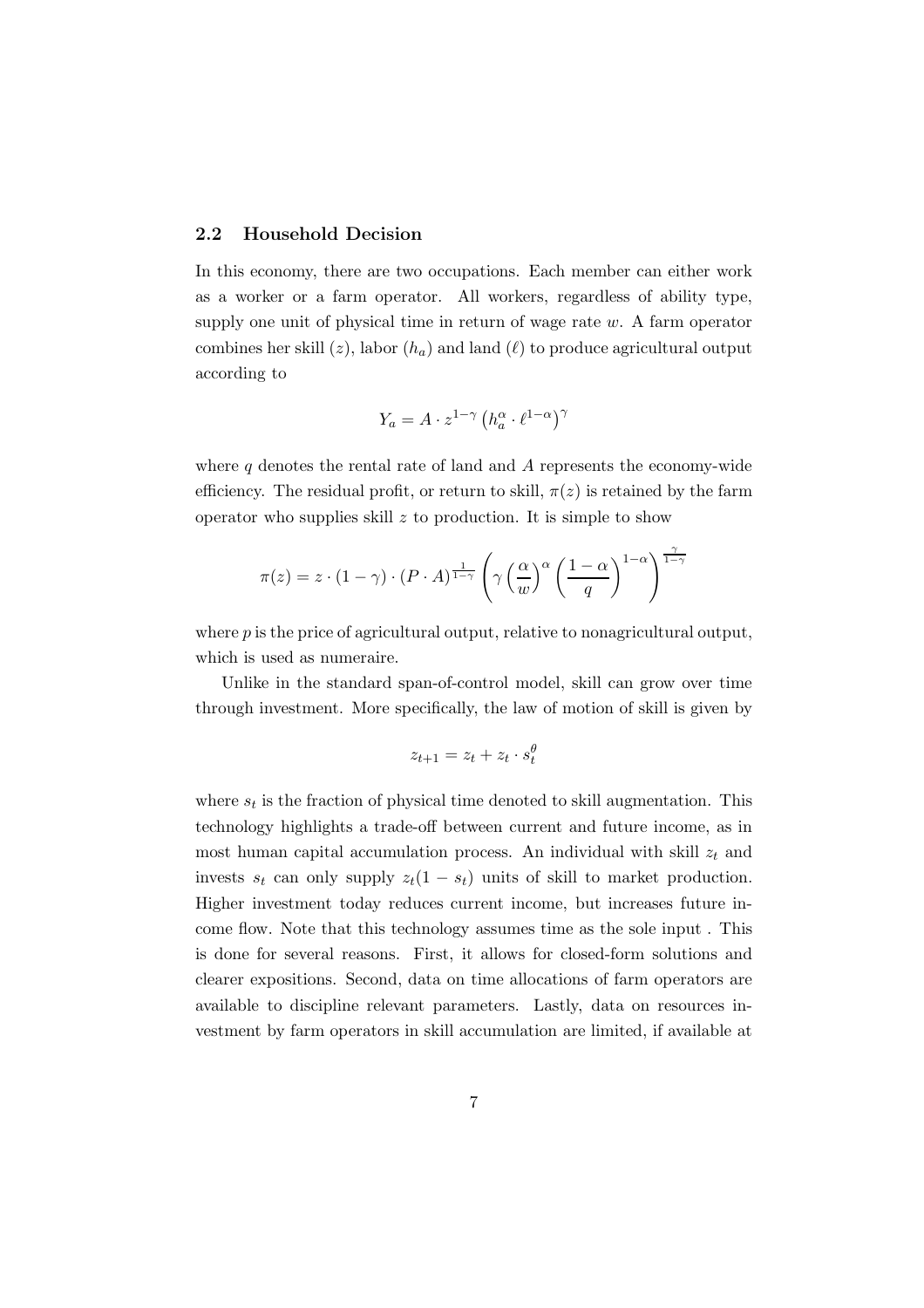all.

When born, the household head decides the occupation for each member, and also the sequences of skill investments so as to maximize discounted household income. The occupations can't be changed over time. Since I focus on the stationary equilibrium, this assumption is harmless. The following lemmas establish some simple yet important results that characterize the stationary equilibrium, where all prices are constant.

#### Lemma 1 Workers don't spend time accumulating skills.

This follows naturally from the assumption that all workers earn the same wage rate w regardless of skill type. Thus it is not optimal for a worker to invest in skill accumulation, which reduces current income yet does not increase future income. Discounted lifetime income of a worker is simply  $Y_w = \sum_{t=1}^T w \cdot R^{1-t}$ , where  $R_t$  denotes the return on savings from period  $t$  to  $t + 1$ . In contrast, since residual profit is strictly increasing in skill input, concavity ensures skill investment profitable for all farm operators. The following lemma characterizes the optimal investment profile of farm operators.

### Lemma 2 Optimal time investment is independent of skill type

The proof is given in Appendix. The lemma implies all farm operators, regardless of skill type, face the same skill profile over the life cycle. It is convenient to define variable  $x_t$  as follows

$$
x_{t} = \begin{cases} 1, & t = 1 \\ x_{t-1} \cdot (1 + s_{t-1}^{\theta}), & t = 2, ..., T \end{cases}
$$

 ${x_t}_{t=1}^T$  summarizes the level of skill at time t relative to when born for an operator. Clearly,  $\{x_t\}$  is independent of type. This allows a simple expression of lifetime discounted income of a type z farm operator

$$
Y_f(z) = \pi(z) \cdot \sum_{t=1}^{T} x_t \cdot (1 - s_t) \cdot R^{1-t}
$$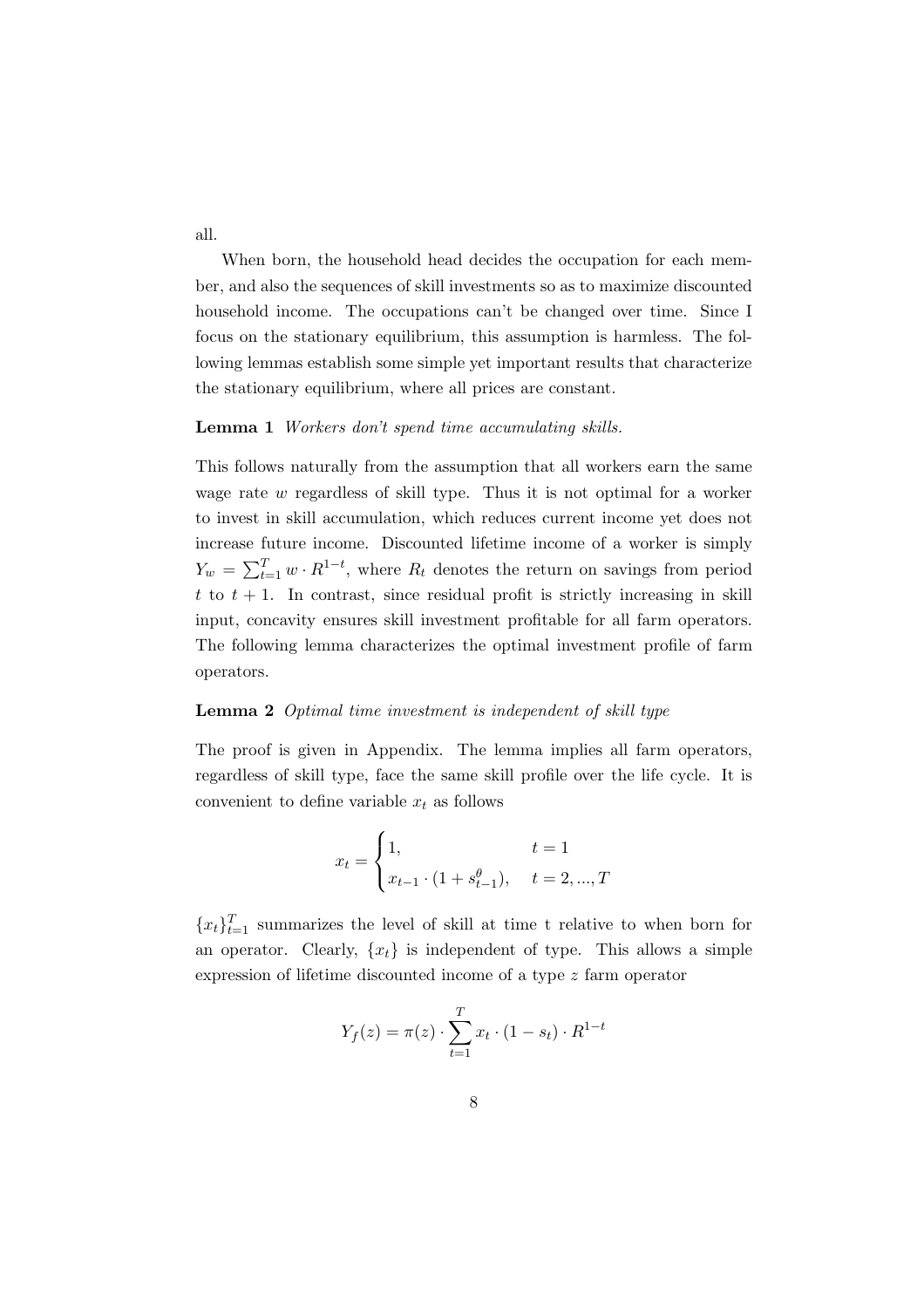Note that  $Y_f(z)$  is linear and strictly increasing in skill type z. In contrast, discounted lifetime income of a worker  $Y_w$  is independent of skill type z. This leads to Lemma 3.

**Lemma 3** There exists a cut-off level of skill type,  $\bar{z}$ , such that household members with skill type  $z \leq \overline{z}$  become a worker, and household members with skill type  $z \geq \overline{z}$  become a farm operator.

The most able members will operator farms and utilize their skills. The less able members will supply inelastically one unit of labor to the market, and forgo their endowed skills. The marginal operator, whose skill type is  $\overline{z}$ , is indifferent between two occupations. The discounted income of the household is

$$
Y = (1 - G(\bar{z}))Y_w + \int_{\bar{z}} Y_f(z)dG(z) + q \cdot \bar{L}/T \cdot \sum_{t=1}^{T} R^{1-t}
$$

### 2.3 Nonagriculture Firm's Optimization

There is a representative firm that produces nonagricultural output with a linear technology  $Y_n = A \cdot H_n$ . Two remarks are in order. First, efficiency parameter A augments both agricultural and nonagricultural production. Second,  $H_n$  represents raw labor and does not embed skills. The representative firm solves

$$
\max_{H_n} A \cdot H_n - w \cdot H_n
$$

### 2.4 Equilibrium

A stationary competitive equilibrium is collection of prices  $(w, p, q, R)$ , consumption and investment  $(c_{at}, c_{nt}, s_t)_{t=1}^T$ , factor demand  $h_a(z)$ ,  $\ell(z)$ ,  $H_n$  such that: (1) given prices,  $(c_{at}, c_{nt}, s_t)_{t=1}^T$  solve household income maximization problem; (2) given prices,  $(h_a(z), \ell(z))$  solve farm operator's profit maximization problem, and  $H_n$  solve nonagriculture firm's profit maximization problem; (3) Prices are competitive; (4) All markets clear.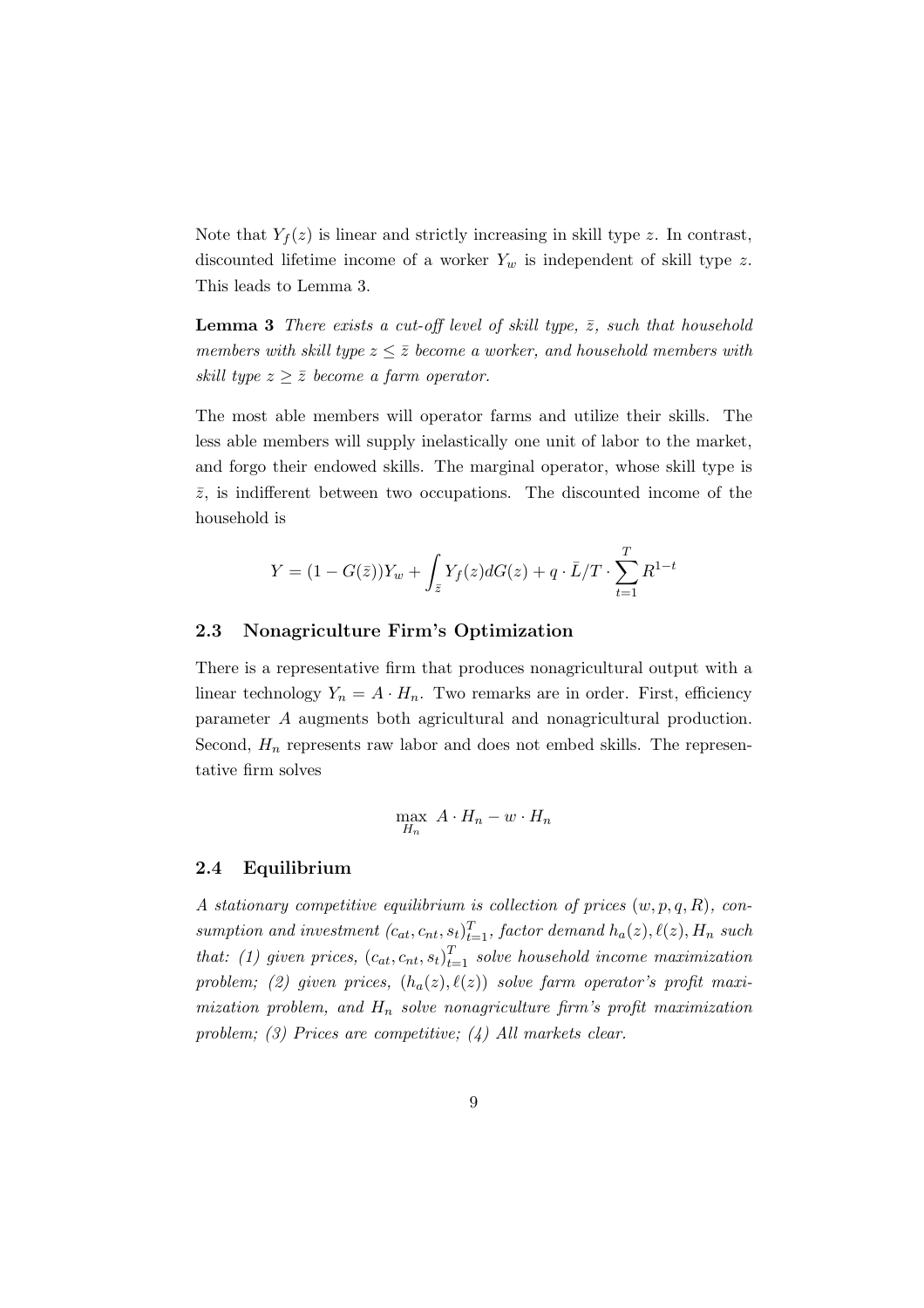To solve for prices (p, q), I use indifference condition for the marginal operator and land market clearing condition.

$$
\pi(\bar{z}) \cdot \sum_{t=1}^{T} x_t \cdot (1 - s_t) \cdot R^{1-t} = \sum_{t=1}^{T} w \cdot R^{1-t} \tag{1}
$$

$$
\int_{\bar{z}} \ell(z) dG(z) \cdot \sum_{t=1}^{T} x_t \cdot (1 - s_t) = \bar{L} \tag{2}
$$

Divide equation (1) by (2) yields an expression of land rental price

$$
q = \left[\frac{\sum_{t=1}^{T} x_t \cdot (1 - s_t)}{\sum_{t=1}^{T} x_t \cdot (1 - s_t) \cdot R^{1-t}}\right] \cdot \left[\frac{\gamma \cdot (1 - \alpha) \cdot \left(\sum_{t=1}^{T} w \cdot R^{1-t}\right)}{(1 - \gamma) \cdot \bar{L}}\right] \cdot \frac{\int_{\bar{z}} z dG(z)}{\bar{z}}
$$
\n(3)

substitute into equation (1) yields relative price of agriculture good

$$
p = \left[\frac{\sum_{t=1}^{T} w \cdot R^{1-t}}{\bar{z} \cdot (1-\gamma) \cdot \sum_{t=1}^{T} x_t \cdot (1-s_t) \cdot R^{1-t}}\right]^{1-\gamma} \cdot \left(\gamma \left(\frac{\alpha}{w}\right)^{\alpha} \left(\frac{1-\alpha}{q}\right)^{1-\alpha}\right)^{-\gamma} \cdot \frac{1}{A}
$$
\n(4)

Note the relative price of agriculture output is strictly decreasing in the cutoff type  $\bar{z}$  and aggregate TFP. Solving for optimal consumption bundles and aggregating over generations yields aggregate demand of

$$
C_a = \sum_{t=1}^T c_{at} = \left[ \sum_{t=1}^T (\beta R)^{t-1} \right] \cdot \left[ \frac{Y - p \cdot \bar{a} \sum_{t=1}^T R^{1-t}}{\sum_{t=1}^T \beta^{t-1}} \right] \cdot \frac{\eta}{p} + T \cdot \bar{a} \tag{5}
$$

$$
C_n = \sum_{t=1}^{T} c_{nt} = \left[ \sum_{t=1}^{T} (\beta R)^{t-1} \right] \cdot \left[ \frac{Y - p \cdot \bar{a} \sum_{t=1}^{T} R^{1-t}}{\sum_{t=1}^{T} \beta^{t-1}} \right] \cdot (1 - \eta) \tag{6}
$$

Detailed derivations are given in appendix. Now turn to the supply side. Total measure of workers in agriculture is  $H_a = \left[ \sum_{t=1}^T x_t(1 - s_t) \right] \cdot \int_{\bar{z}} h_a(z) dG(z)$ . Total measure of worker is  $T \cdot G(\bar{z})$ , so the aggregate output in the nonagriculture sector is  $Y_n = A \cdot (T \cdot G(\bar{z}) - H_a)$ . Aggregate output in agriculture is given by  $Y_a = \int_{\bar{z}} y_a(z) dG(z) \cdot \left[ \sum_{t=1}^T x_t(1 - s_t) \right]$ . Good markets clearing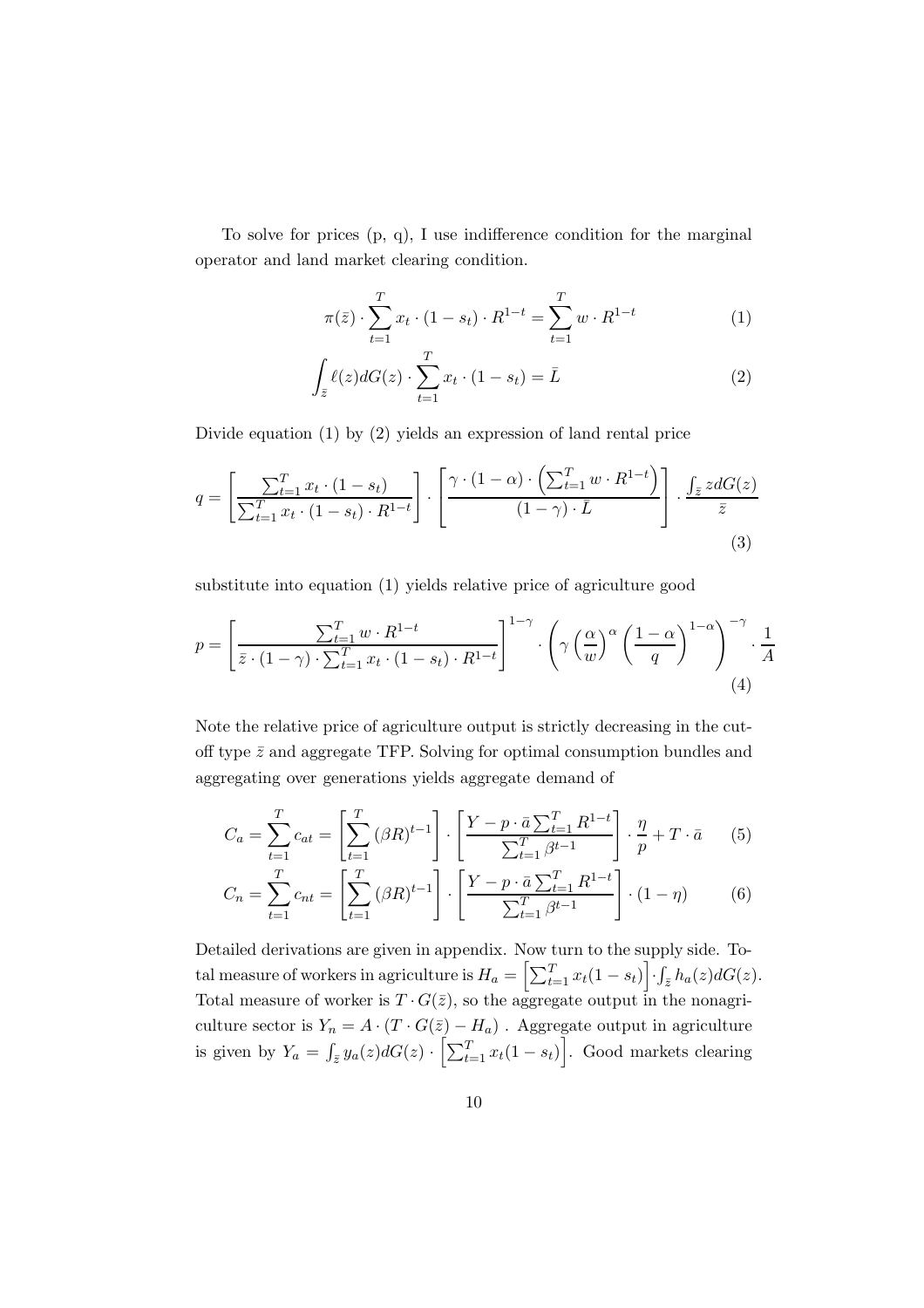conditions requires  $C_a = Y_a$ ,  $C_n = Y_n$ . By Walras'law, loan market clears as well.

In the standard Lucas' span-of-control model, threshold skill level is independent of TFP. In this model, however, threshold level increases with TFP. This highlights the main mechanism through which the model is able to reconcile high labor share and low productivity in agriculture in low income countries. Low TFP transforms into low wage payment, and hence render farming more lucrative for even low skill household members, because price of agriculture output rises more than proportionately to offset the decline in TFP. Employment in agriculture increases, yet average skill, and hence productivity, decreases. To see this, consider two economies with TFP  $A_r > A_p$ . The former can be interpreted as a typical rich country, and the latter a poor one. Holding land endowment fixed, the model predicts a lower skill threshold and higher interest rate in the poor country. For a simple proof, assume cut-off and interest rate are the same. From equation (3), it is straight forward to see that  $q_r = g \cdot q_p$ . Given this, equation (4) implies  $p_r = p_p$ . These two conditions, together with equation (5), further implies  $Y_r = g \cdot Y_p$ , i.e, aggregate discounted income are proportional to aggregate TFP. Aggregate production of agriculture good is also proportional to TFP. However, with nonhomothetic preferences, demand of agricultural consumption drops by less than a factor of  $g$  in the poor economy, as suggested by equation (5). In equilibrium price of agricultural consumption goes up, and the threshold level of skill is reduced. This implies a higher labor share and lower productivity in the agricultural sector. Influx of labor into the agricultural sector reduces the supply of nonagricultural good and bids up the equilibrium interest rate.

### 3 Calibration and Result

In this section, I parameterize the model. Model period is 10-years. Individuals are born at the age of 25 and live for 5 periods. Assuming an annual discount rate of 0.96, I set  $\beta = 0.96^{10}$ . TFP for the U.S is normalized to be 1. Parameters in the agricultural production function are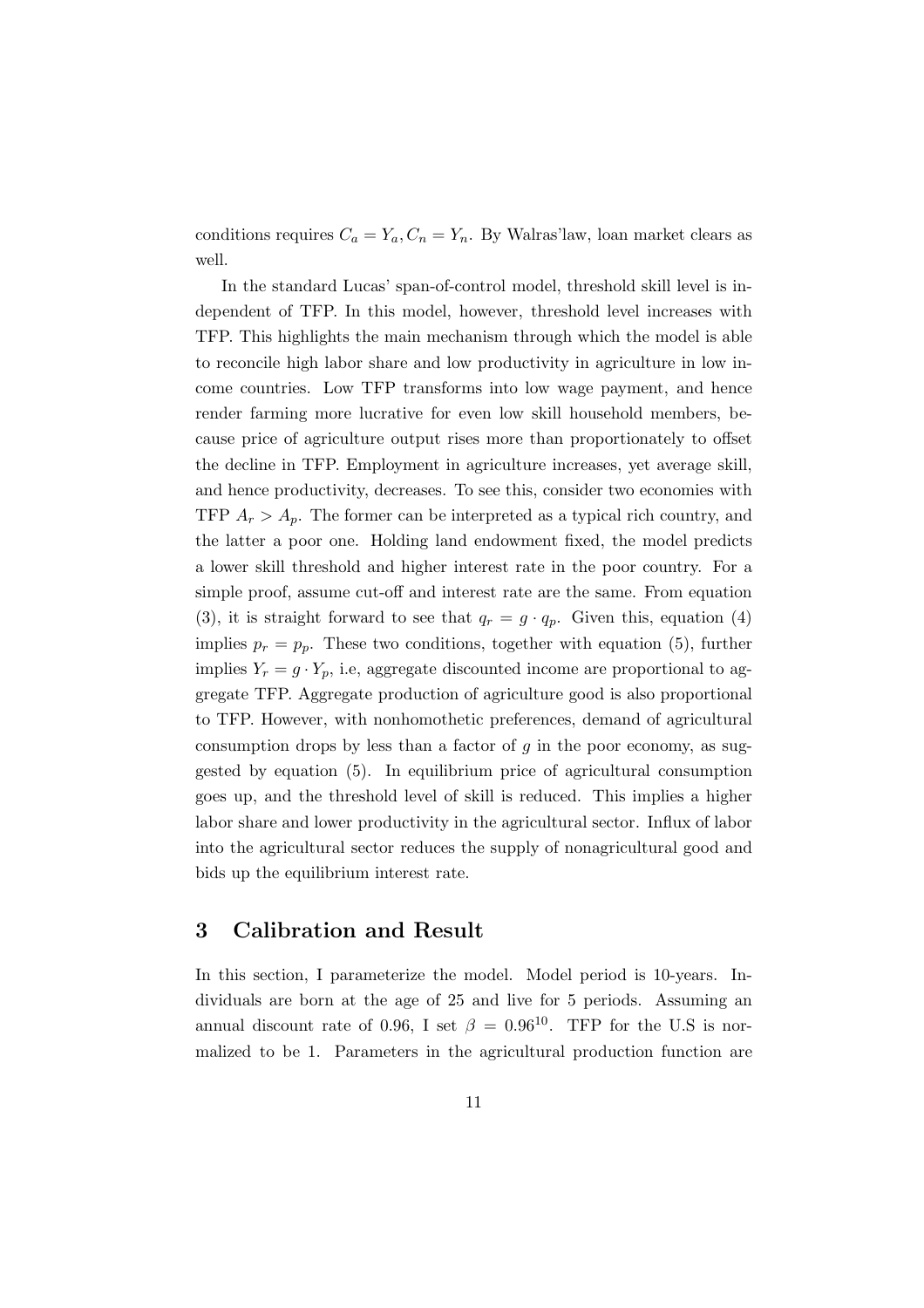directly inferred from U.S. Agriculture Value Added data (see Appendix 5.3). Over the period 1980-1999, the average share of income accruing to operators is 20%. I thus set  $\gamma = 1 - 0.2 = 0.8$ . This value is consistent with several existing estimates. Guner et al. [2008] estimates the span-of-control parameter to be 0.8 for the aggregate economy. A similar value is used in Restuccia and Rogerson [2008] for studying the effect of distortions on aggregate productivity in an economy with heterogeneous plants. For the manufacturing sector alone, Atkeson and Kehoe [2005] obtains an estimate of 0.85. Over the same period, return to land and labor are almost identical, which suggests  $\alpha = 0.5$  is a consistent value.

I restrict the skill type distribution to be lognormal with mean  $\mu$  and standard deviation  $\sigma$ . This leaves 5 parameters  $(\bar{a}, \eta, L, \mu, \sigma, \theta)$  to be chosen simultaneously to match moments of U.S. economy. From World Development Indicator, agriculture employs 2% of the labor force. I also target a long run agricultural employment share of  $0.5\%$ <sup>6</sup>. This corresponds to the asymptotic agricultural employment share when subsistence consumption share of income is effectively zero. To discipline  $\theta$  I turn to data on time allocations of farm operators. Census of Agriculture reports the number of days off the farm for operators in 5 different age groups: 25-34, 35-44, 45-54, 55- 64, 65+. From there I compute the fraction of total working days supplied by operators from different age groups at a point of time (see Appendix 5.4). Within the model, this statistic corresponds to  $\frac{1-s_i}{\sum_{i=1}^T 1-s_i}$  because operators of age i spend  $(1 - s_i)$  fraction of time to farm production. I choose  $\theta$  to reproduce the share of operator aged 35-44. However, the implied shares for operators in other age groups are close to data as well<sup>7</sup>. Finally the model is also asked to reproduce the observed size distribution of farms in the U.S. Parameter values are summarized in Table 6 in Appendix. Figure 3 plots the calibrated size distribution against data. By construction, the model generated size distribution matches the data well. In addition, as depicted in Figure 4 in Appendix, the model also implies a land size distribution that

 ${}^{6}$ Similar calibration strategies are used in Restuccia et al.  $[2008]$  and Waugh and Lagakos [2009]

<sup>7</sup> See Table 7 in Appendix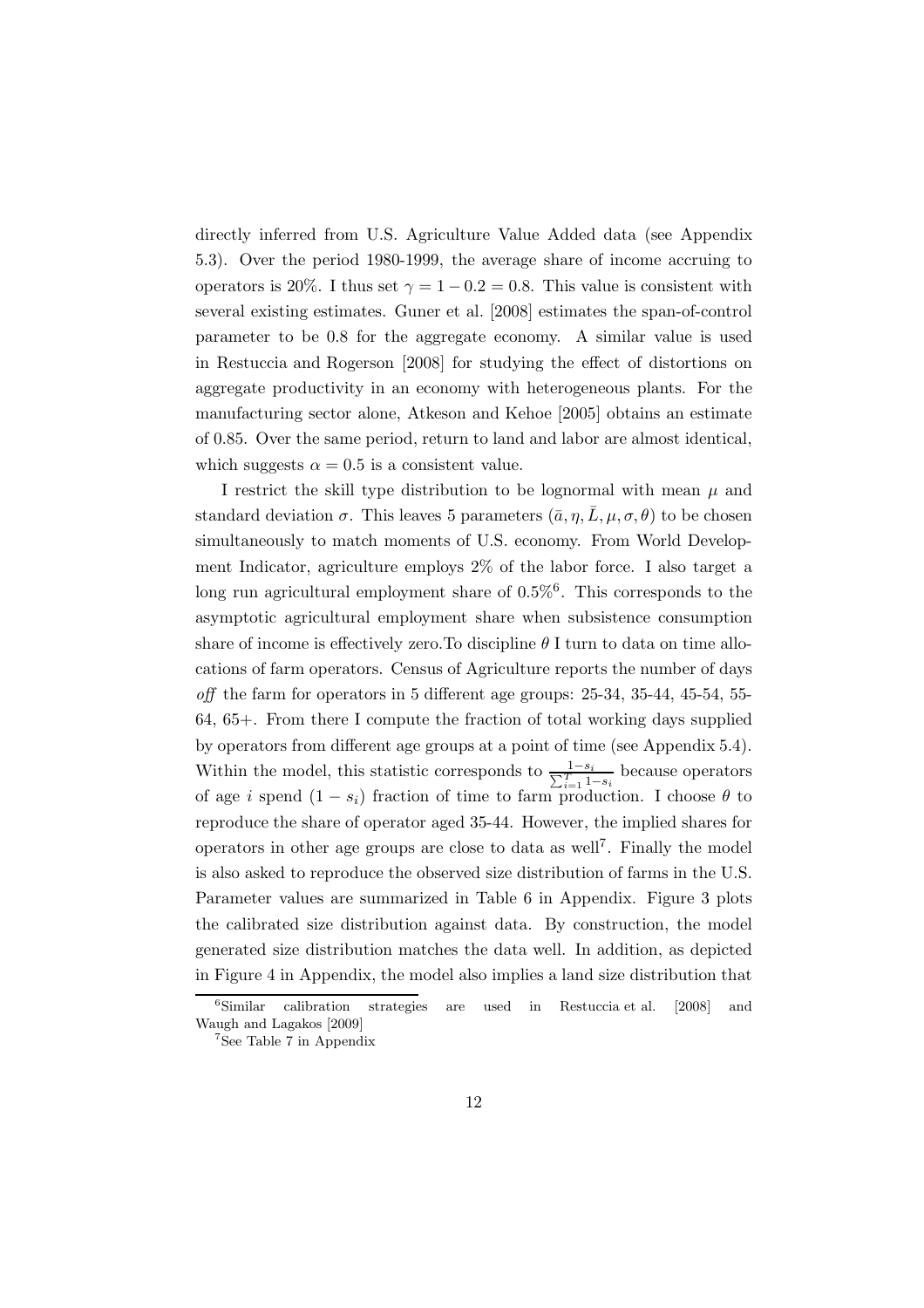fits data very well, even though it is not targeted. The model also generates a distribution of hired labor over size class that is reasonably close to data 8 .

### 3.1 Quantitative Experiment

In this section I test the model's ability to quantitatively explain high labor share, low productivity and small farm size in agriculture in low income countries. Data on sectoral productivity, sectoral labor shares and land endowment are from Restuccia et al., 2008. Mean farm size is calculated from the World Census of Agriculture (round 1990, 2000) published by Food and Agriculture Organization. These two data set, however, are not directly comparable because of time period differences. While the data in Restuccia et al,. pertains to year 1985, farm size data ranges from 1980-2000 (see 10 for country specific census date). Here I make a strong assumption that farm size distribution remains relatively stable over the period of time.<sup>9</sup>. As a first pass, I merge these two data sets to obtain a sample of 40 countries. In the following quantitative exercise, all countries are identical except for their level of TFP  $(A)$  and land endowment  $(L)$ . In particular, they all face the same  $ex$ -ante distribution of skill types. For country  $i$ , I compute TFP  $A_i$  and land endowment  $\bar{L}_i$  as follows

$$
A_i = \frac{ynln_i}{ynln_{us}}
$$

$$
\bar{L}_i = \frac{LER_i}{LER_{us}} \cdot \bar{L}_{us}
$$

where  $ynln_i$  is Nonagriculture GDP per worker of country i, and  $LER_i =$ Land-employment ratio of country  $i$ , which is directly available from Restuccia et al., 2008 as well.

For evaluating model performance, I focus on the following metrics: agricultural labor share  $(La)$ , real agricultural output per worker  $(ryala)$ , real

<sup>8</sup> See Figure 5 in appendix. Hired labor is inferred using expenditure data assuming homogenous wage rate across farms of different sizes.

<sup>9</sup>This assumption is probably reasonable for rich and poor countries, but not for transition countries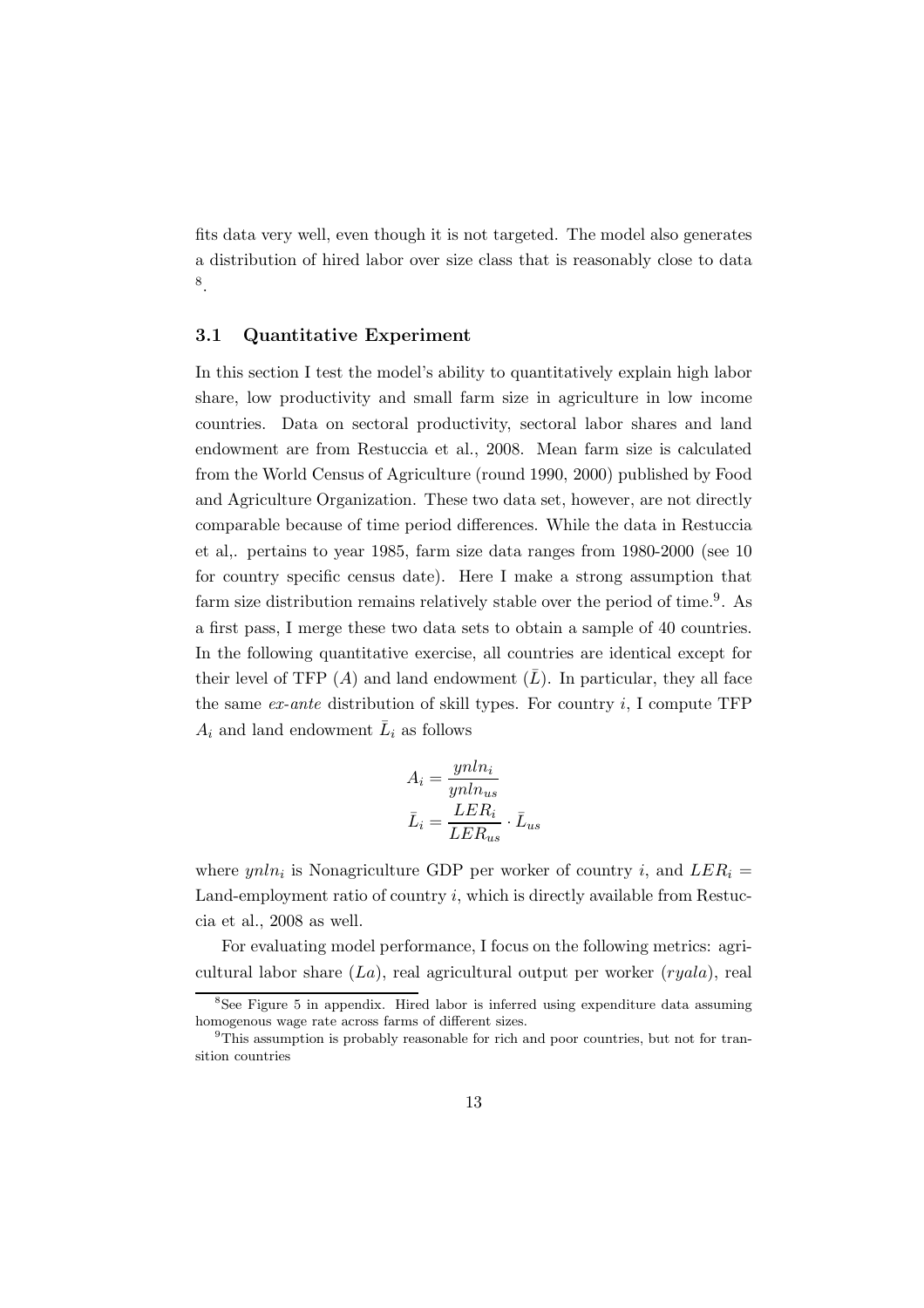GDP per worker (rgdp) and mean farm size (mfs). Note that agriculture worker include both workers working in the agricultural sector and farm operators. Because relative price of agricultural output differs across countries, U.S price is used as international price when computing aggregate output. To facilitate comparison between model predictions and data, I divide countries in the sample into quintile by GDP per worker in the data. Productivity in the richest quintile (Q.5) is normalized to be 1. The sample consists of 40 countries<sup>10</sup>. The results are summarized in Table 1.

| Quintile | rgdp |                        | rvala |               | $\overline{\omega}_a$ |       | mts  |       |
|----------|------|------------------------|-------|---------------|-----------------------|-------|------|-------|
|          | Data | Model $\parallel$ Data |       | Model    Data |                       | Model | Data | Model |
| Q.1      | 0.13 | 0.19                   | 0.04  | 0.04          | 0.66                  | 0.48  |      | 16    |
| Q.2      | 0.30 | 0.35                   | 0.15  | 0.12          | 0.34                  | 0.22  | 56   | 43    |
| Q.3      | 0.52 | 0.59                   | 0.36  | 0.37          | 0.18                  | 0.07  | 83   | 107   |
| Q.4      | 0.85 | 0.87                   | 0.82  | 0.48          | 0.08                  | 0.05  | 68   | 69    |
| Q.5      | 1.00 | 1.00                   | 1.00  | 1.00          | 0.05                  | 0.05  | 515  | 381   |

Table 1: Model vs Data, by Income Quintile

The model explains well the data in the four aspects I focus on. In the sample, the richest  $(Q.5)$  countries are about 8 times more productive overall and 25 times more productivity in agriculture, relative to the poorest countries (Q.1). The model generates almost the same magnitude of differences. Exogenous differences in TFP account for about 20% of the gap in agricultural productivity, and the remaining is accounted by the model through two channels. First, lower TFP pushes up equilibrium price of agricultural output, and renders farming more attractive than wage work for member with low skill. This pushes down equilibrium average skill of operators and agricultural productivity. Second, interest rate has to go up to offset excess demands in nonagricultural consumption. Higher interest depresses incentive to accumulate skill, and further reduces average skill of

<sup>10</sup>Burkina Faso, Egypt, India, Sri Lanka, Morocco, Uganda, Dominica, Pakistan, Ivory Coast, Greece, Hungary, Italy, Tunisia, Switzerland, Portugal, Ecuador, Peru, Netherland, Belgium, Spain, Colombia, Nicaragua, Ireland, Austria, Germany, France, Denmark, Venezuela, United Kingdom, Finland, Brazil, Chile, Norway, Sweden, New Zealand, Canada, Uruguay, Argentina, Australia, United States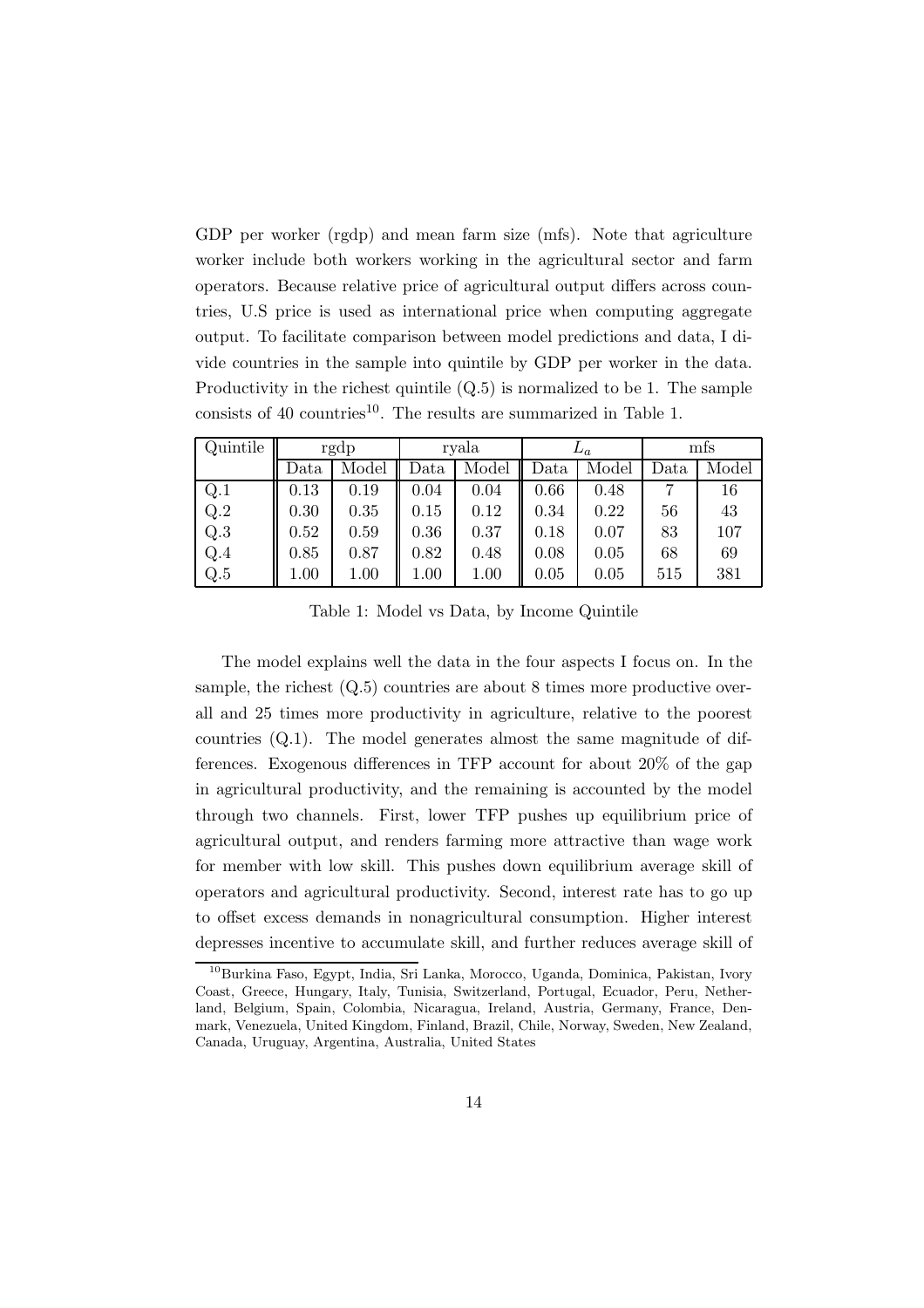farm operators. Model predictions are close to the data for other quartile countries. An notable exception is high income country  $(Q.4)$ , for which the model substantially under-predicts agricultural productivity<sup>11</sup>. Since the level of skill is positively correlated with the optimal scale of production, the model also generates increasing mean farm size with income level, as observed in the data. One important feature of this model is its ability to reproduce not only the first moments, but also the entire farm size distribution across countries. In Appendix 5.8 I plot the model predicted farm size distributions along with their empirical counterparts for all countries in the sample. Even though *ex ante* all countries face the same skill-type distribution, the ex post size distribution of farms exhibits substantial variations across levels of income. For a large set of countries the model generated size distribution is amazingly close to the data.

High employment and low labor productivity in agriculture are jointly driving low income. It is thus important for the model to be consistent with data in terms of sectoral labor allocation. For the top quintile countries, the model correctly predicts the employment share in agriculture. For the bottom quintile countries, the model predicts a 48% agricultural employment share, about  $80\%$  of the actual share. For low income countries  $(Q.2)$ , the model also predicts a lower agricultural labor share, compared to data. This reflects other forces at work. For example, high price of intermediate inputs, as discussed in Restuccia et al., 2008, induces farm operators to substitute labor for modern input. This model also abstracts from labor market distortions, while in low income countries barriers to sectoral labor movements are common as evidenced by substantial gap in earnings. One famous example is the Hukou system in China that imposes institutional restriction on immigration from rural villages to urban cities. My results show that these distortions are also important for understanding sectoral labor allocations. Another stylized fact about economic development is declining importance of agriculture in aggregate output - one available measure is agriculture value added as a percentage of GDP. For the top quintile, the model pre-

 $11$ Low land endowment and a relatively large elasticity of land are responsible for the counterfactual prediction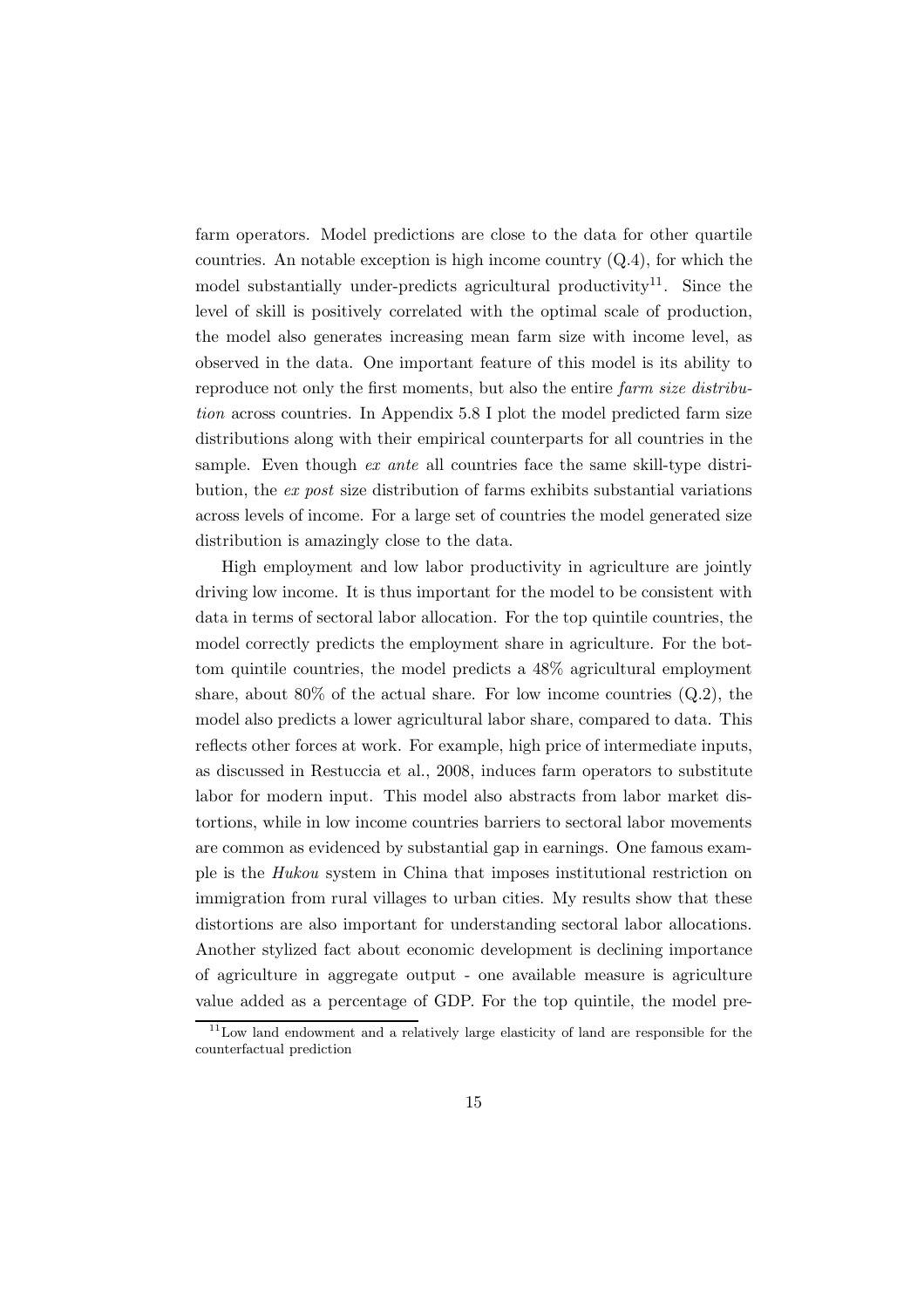dicts agricultural output to be 10% of aggregate output, while in the data it is 3%. For the bottom quintile, the model predicts the value to be 70%, while in the data is 30%. Finally, the model predicts a higher relative price of agricultural consumption in low income countries. The ratio between the poorest  $(Q.1)$  countries and the richest  $(Q.5)$  countries is 2.8 in the model. Using ICP data from the World Bank, I compute the relative price between "agricultural consumption" and "nonagricultural consumption" for all available countries<sup>12</sup>. The relative price in 2005 is around 4 times higher in the 10th percentile country, compared to the 90th percentile country.

Recall that in the model, countries are different in two dimensions: TFP and land endowment. Which exogenous variable is relatively more important in determining productivity? To shed light on this question, I perform a series of counterfactual experiments for a hypothetical country that represents the poorest countries in the sample<sup>13</sup>. Relative to the U.S, the representative poor country has 4.5 times lower TFP, and 2.1 times smaller land endowment. To disentangle the relative contribution, I change one exogenous variable at a time. Table 2 summarizes the results.

| Exg. variable    | $L_a$ | ryala | mfs |
|------------------|-------|-------|-----|
| L only           | 2.5%  | 1/2   | 117 |
| A only           | 24%   | 1/22  | 47  |
| Both $A$ and $L$ | 53%   | 1/48  | 13  |
| Data             | 70\%  | /51   |     |

Table 2: TFP versus Endowment

If the inferred TFP is maintained at the U.S. level, and land endowment is reduced by half, equilibrium labor allocation and productivity change minimally, though mean farm size drops by roughly a half. Differences in endowment alone can't go far in explaining differences in labor allocation and productivity. In contrast, if inferred TFP is reduced - with land endowment

 $12 \text{``Agricultural consumption''}$  is defined as food, non-alcoholic beverage, alcoholic beverage and tobacco. "Nonagricultural consumption" is defined as the rest of individual consumptions plus capital consumption. A similar calculation is done also in Waugh and Lagakos [2009]

<sup>&</sup>lt;sup>13</sup>These countries are Burkina Faso, Uganda, India, Ivory Coast and Pakistan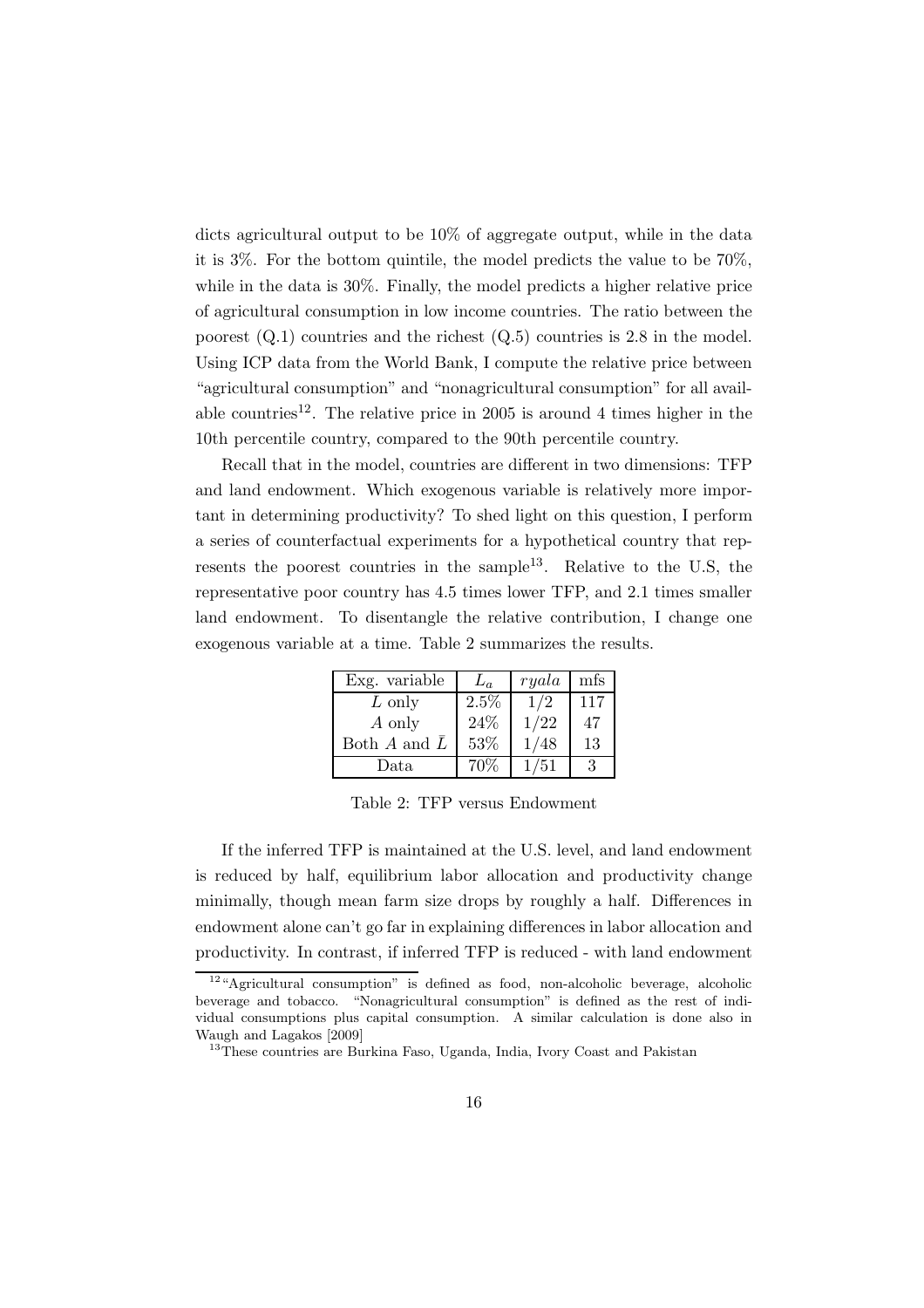unchanged, there is a massive movement of labor into the agricultural sector. Moreover, agricultural productivity drops by a factor of 22, and mean farm size drops further to 47 hectares. TFP thus has a more profound impact on equilibrium allocations. It is also interesting to note that the decomposition of TFP and land endowment is not orthogonal. If both TFP and land endowment are reduced, the representative poor country allocates 53% of the labor force to agriculture. Output per worker drops massively - by a factor of 48. An average farm is only about one tenth the size of an average farm in the U.S..

### 3.2 Discussion

A novel and crucial feature of the model is to embed skill accumulation in an otherwise standard Lucas's span-of-control model. U.S. cross section data suggests that farm operators become more productive over the life cycle. A standard human capital accumulation theory, when applied to the farming sector, can reconcile the observed patterns. Data on time allocation of farm operators also support this interpretation. Using the model, I test the idea for a cross-section of countries. In the quantitative exercise, the model is calibrated to the observed U.S. farm size distribution. It turns out that the ability of the model to reproduce empirical farm size distribution critically hinges on skill accumulation. A similar idea was illustrated in Bhattacharya [2009], who shows that skill accumulation is critical to quantitatively explain cross-country variation in firm size distribution and income, using a dynamic version of Lucas' span-of-control model. While in that paper the main channel of variation is coming from resources input in skill accumulation, in this model the main mechanism operators through nonhomothetic preferences. To investigate the quantitative importance of skill accumulation in determining equilibrium outcomes, I recalibrate the model absent skill accumulation. Then I ask the model to predict for the representative poor country. The model without skill accumulation in general explains less of the cross-section differences in labor share and output per worker in agriculture. Details of calibration and results are postponed in Appendix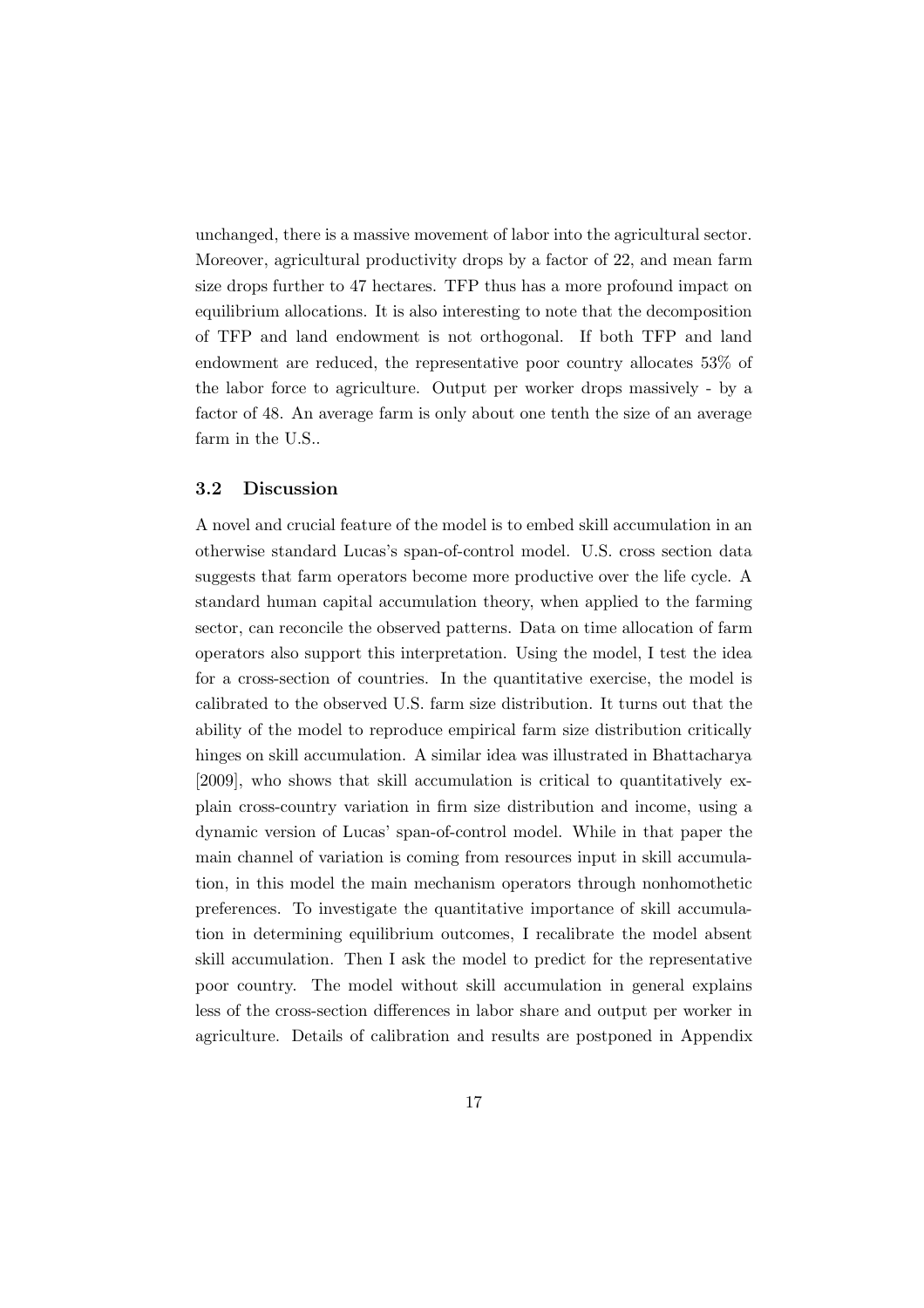5.6.

The notion of aggregate efficiency in the model potentially encompasses various sorts of distortions such as institutions, market incompleteness, labor market distortions, etc. The nature of these distortions are not spelled out in this study. More importantly, these distortions are not specific to the agricultural sector. This contrasts with other studies that focus on distortions geared towards the agricultural sector. One important and convincing study of this kind is Restuccia et al. [2008], who show barriers to intermediate inputs have sizeable impact on labor allocation and productivity. Here I consider a variation of the model that incorporates specifically distortions in intermediate inputs  $(X)$ . The technology in the agricultural sector is given by

$$
Y_a = A \cdot z^{1-\gamma} \left( X^{\phi} \cdot h^{\rho} \cdot \ell^{1-\phi-\rho} \right)^{\gamma}
$$

One unit of nonagricultural output can be consumed or converted into intermediate good at the rate of  $\pi$ . For expositional purposes, I abstract from skill accumulation to disentangle the effects coming from distortions from those stemming from skill investment. Detailed calibration and results are given in Appendix. The main finding is that barrier to intermediate inputs account for a sizeable share of differences in agricultural productivity. Moreover, high price of intermediate inputs also reduces the mean farm size.

Several remarks on the limitation of the model are in order here. Firstly, calibrated share of land in agriculture production is considerably large, compared to common values used in the literature<sup>14</sup>. In addition, land endowment is approximated by land-employment ratio, which abstracts from possible differences in the quality of land. In the model, TFP represents the economic-wide efficiency. However, in the quantitative analysis, it is approximated by nonagricultural output per worker. While this approach appears reasonable for rich countries where minimum resources are devoted to the

 $\frac{14}{14}$ Griliches [1964] estimates the share to be around 16% for the U.S., though his estimates are for the period round 1950. For a cross-section, Hayami and V.W.Ruttan [1970] estimates the share of land to be in a ball park of 10%. Hansen and Prescott [2002] uses a land share of 30% for the technology in the Malthus era.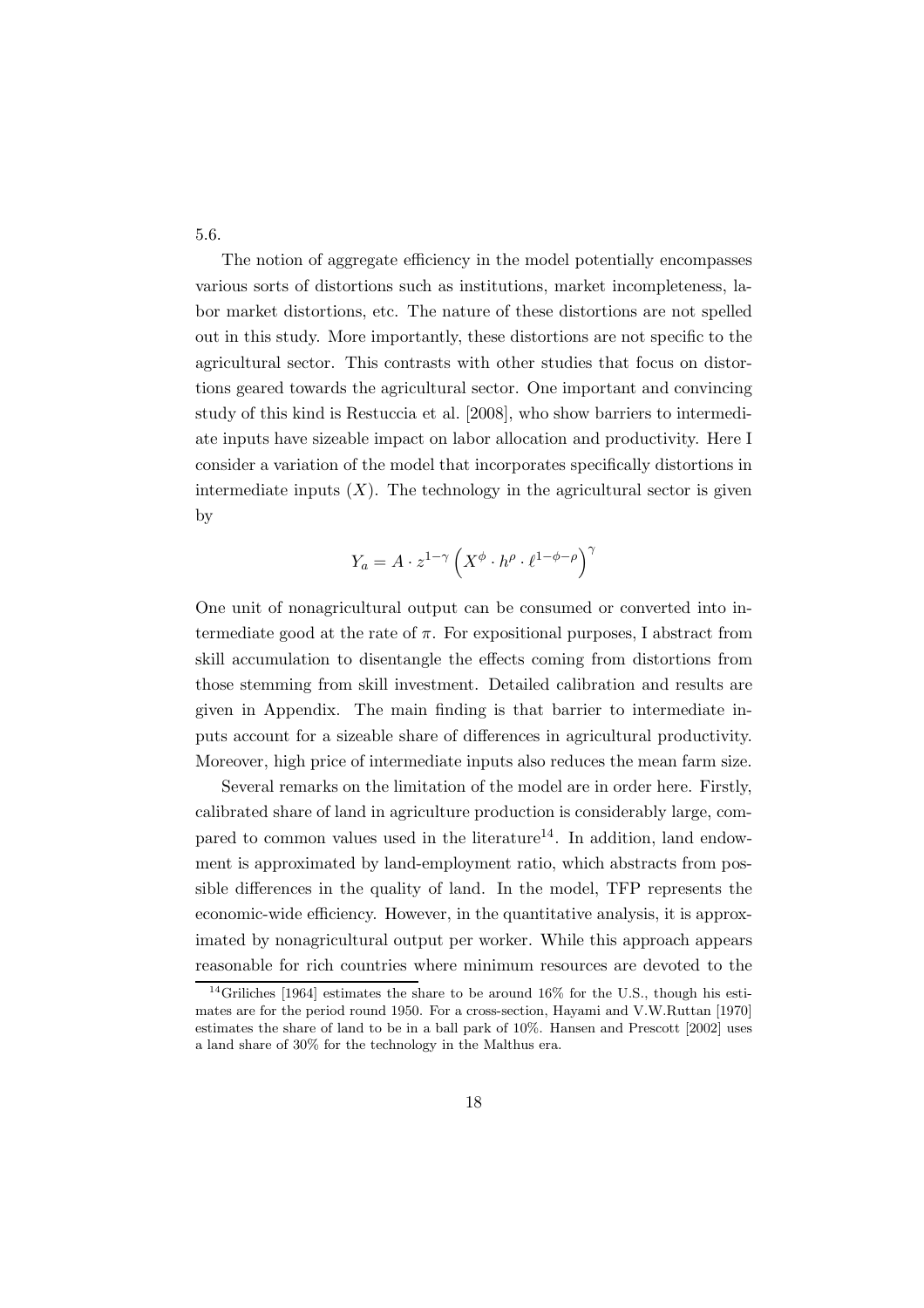agricultural sector, it is deemed less appropriate for poor countries where most of the economic activity takes place in the traditional sector.

### 4 Conclusion

In this paper I develop a model that links agricultural productivity to the skills of farm operators. In poor countries, subsistence need and low wage rate renders farming a better option for even low skill individuals. As a result of self-selection, a large fraction of the labor force work in the traditional sector. Moreover, the average farm operator has low skill and hence low measured labor productivity. Since optimal scale of production is tied to the skill of the operator, an additional implication is increasing farm size with income level. The model is thus able to reconcile simultaneously high labor share, low productivity, and small farm size that characterizes the agricultural sector in poor countries. When skill is allowed to grow over time through optimal investment, the model is able to capture not only the differences in the mean farm size, but also the variation in the size distribution across countries.

### References

- Value Added to the u.s. Economy by theAgricultural Sector via the Production of Goods and Services. Unisted States Department of Agriculture, 1980-1989. http://www.ers.usda.gov/Data/FarmIncome/FinfidmuXls.htm.
- World Census of Agriculture. Food and Agriculture Organization, 1990,2000. http://www.fao.org/economic/ess/world-census-of-agriculture/main-results-by-coun
- Tasso Adamopoulos. Transportation Costs, Agricultural Productivity and Cross-Country Income Differences. Unpublished Manuscript, 2006.
- Andrew Atkeson and Patrick J. Kehoe. Modeling and Measuring Organization Capital. The Journal of Political Economics, 113, 2005.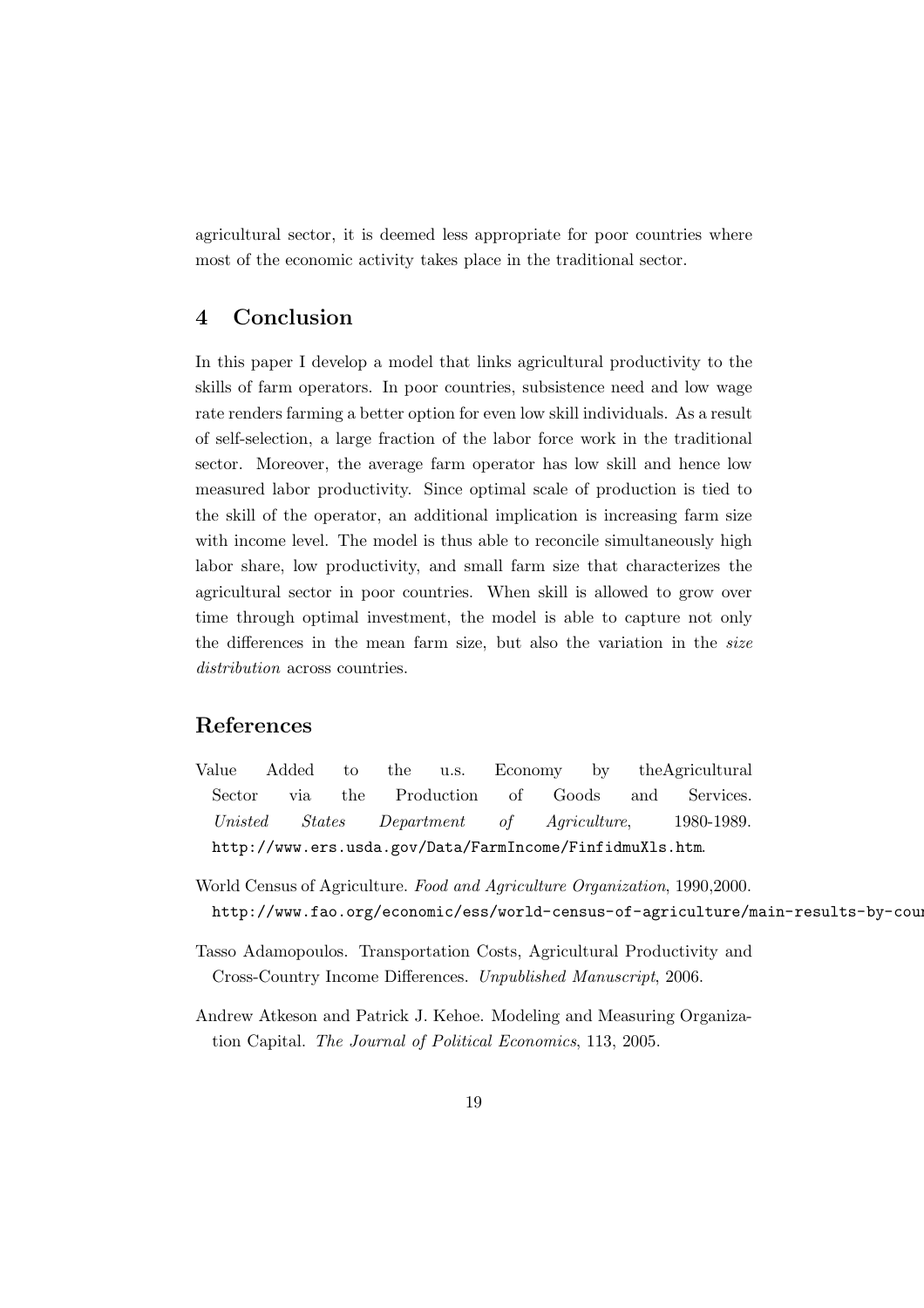- Dhritiman Bhattacharya. Aggregate Barriers, Eestablishment Size and Economic Development. Unpublished Manuscript, 2009.
- Fidele Byiringiroa and Thomas Reardon. Farm Productivity in Rwanda: Effects of Farm Size, Erosion, and Soil Conservation Investments. Agricultural Economics, 15, 1996.
- Francesco Caselli. Accounting For Cross Country Income Differences. In Philip Aghion and Seteven D. Durlauf, editors, Handbook of Economic Growth. ELSEVIER, 2005.
- Areendam Chanda and Carl-Johan Dalgaard. Dual Economies and International Total Factor Productivity Differences: Channelling the Impact from Institutions, Trade, and Geography. Economica, 75, 2008.
- Gregory Clark. Labor Productivity and Farm Size in english Agriculture before Mechanization: A Note. Explorations in Economic History, 28(2), 1991.
- Juan Carlos Crdoba and Marla Ripoll. Agriculture, Aggregation, and Cross-Country Income Differences. Unplblished Manuscript, 2005.
- Andres Erosa, Tatyana Koreshkova, and Diego Restuccia. How Imporant is Human Capital? A Quantitative Theory Assessment of World Income Difference. Unpublished Manuscript, 2007.
- Shenggen Fan and Connie Chan-Kang. Is Small Beautiful? Farm Size, Productivity, and Poverty in Asian Agriculture. Agricultural Economics, 32, 2005.
- Douglas Gollin. Nobody's Business but My Own: Self-employment and Small Enterprise in Economic Development. Journal of Monetary Economics, 55, 2007.
- Douglas Gollin and Richard Rogerson. Agriculture, Roads, and Economic Development in Uganda. Unpublished Manuscript, 2010.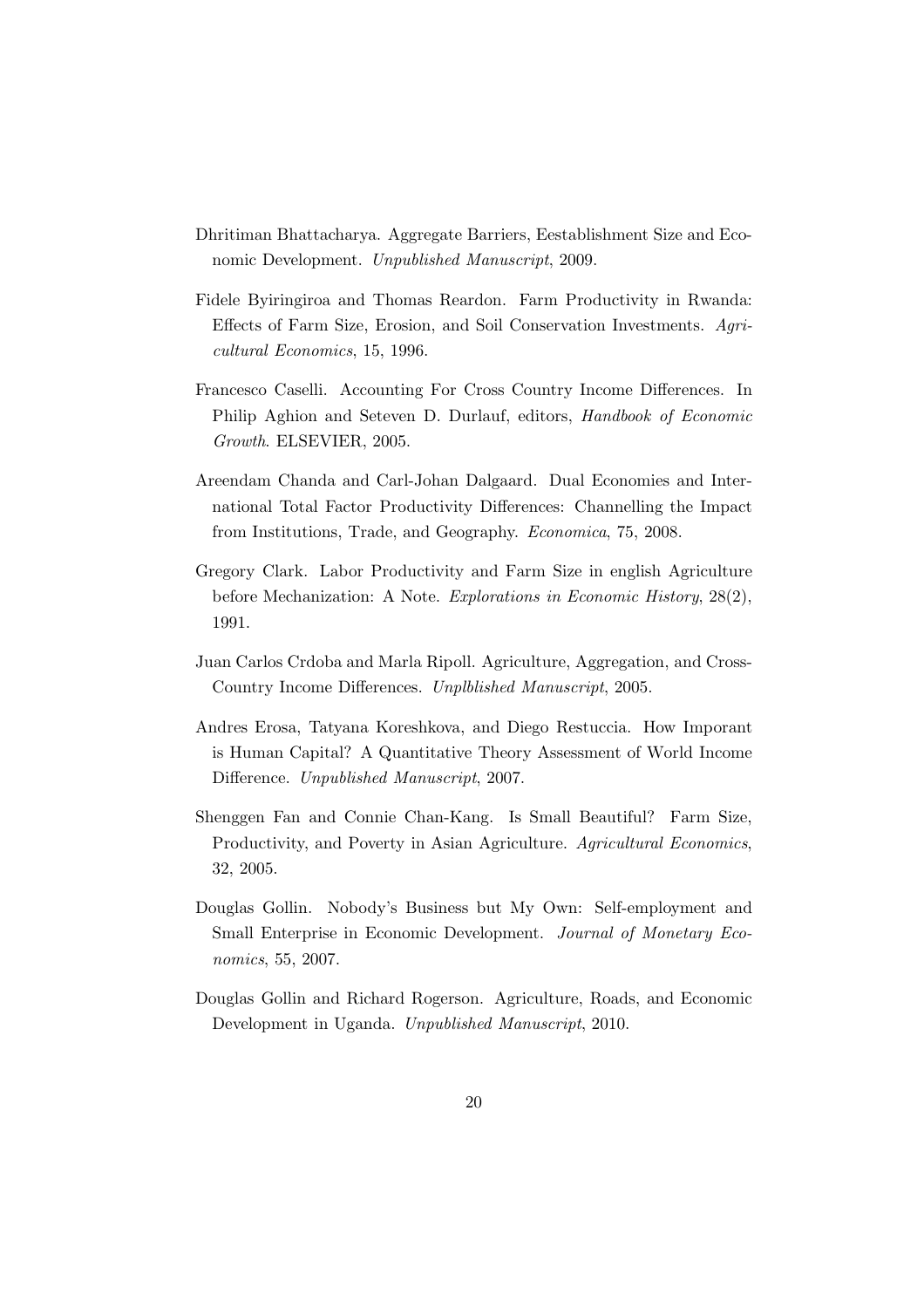- Douglas Gollin, Stephen L. Parente, and Richard Rogerson. Farm work, Home Work and International Productivity Differences. Review of Ecconomic Dynamics, 7(4), 2004.
- Douglas Gollin, Stephen L. Parente, and Richard Rogerson. The Food Problem and the Evolution of International Income Levels. Journal of Monetary Economics,  $54(4)$ ,  $2007$ .
- Zvi Griliches. Research Expenditures, Education, and the Aggregate Agricultural Production Function. The American Economic Review, 54(6), 1964.
- Nezih Guner, Gustavo Ventura, and Xu Yi. Macroeconomic Implications of Size-Dependent Policies. Review of Economic Dynamics, 11, 2008.
- Robert E. Hall and Charles I. Jones. Why Some Countries Produces So Much More Output per Worker Than Others. The Quaterly Journal of Economics, 114, 1999.
- Gary D. Hansen and Edward C. Prescott. Needed: A Theory of TFP. International Economic Review, 39(3), 1998.
- Gary D. Hansen and Edward C. Prescott. Malthus to Solow. The American Economic Review, 92(4), 2002.
- Yujiro Hayami and V.W.Ruttan. Agricultural Productivity Differences among Countries. The American Economic Review, 60(5), 1970.
- Peter Klenow and Andrs Rodiguez-Clare. The Neoclassical Revival in Growth Economics: Has It Gone Too Far? In B. Bernanke and J. Rotemberg, editors, NBER Macroeconomics Annual 1997. MIT Press, 1997.
- Robert E. Lucas. On the Size Distribution of Business Firms. Bell Journal of Economics, 9, 1978.
- Robert E. Lucas. On The Mechanics of Economic Development. Journal of Monetary Economics, 1988.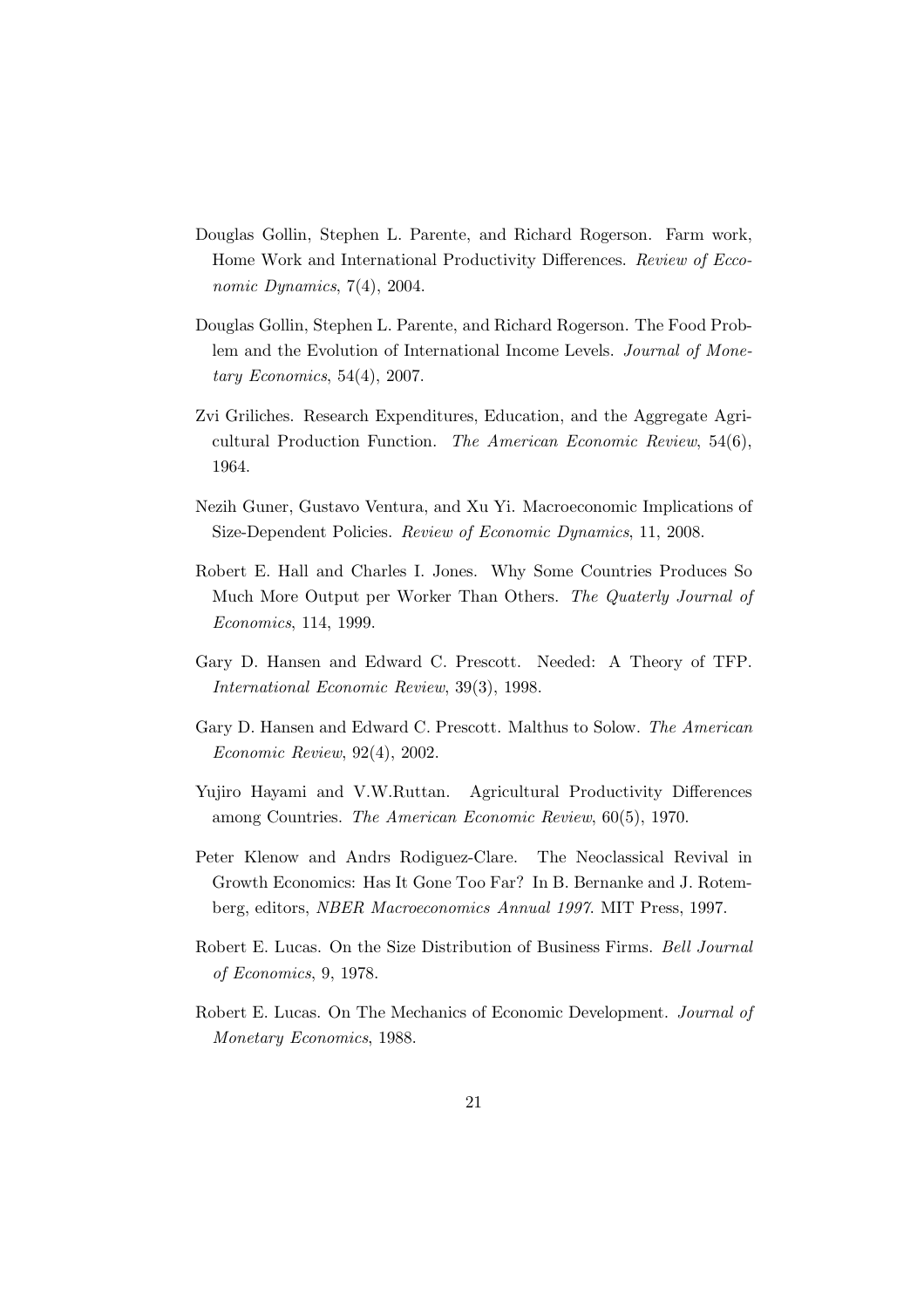- Rodolf Manuelli and Anath Seshadri. Human Capital and The Wealth of Nations. Unpublished Manuscript, 2005.
- Diego Restuccia and Tasso Adamopoulos. The Size Distribution of Farms and International Productivity Differences. Unpublished Manuscript, 2009.
- Diego Restuccia and Richard Rogerson. Policy Distortions and Aggregate Productivity with Heterogeneous Plants. Review of Economic Dynamics, 11, 2008.
- Diego Restuccia, Denis Tao Yang, and Xiaodong Zhu. Agriculture and Aggregate Productivity: A Quantitative Cross-country Analysis. Journal of Moneytary Economics, 55, 2008.
- Dietrich Vollrath. How Important are Dual Economy Effects for Aggregate Productivity? Journal of Development Economics, 88(2), 2009.
- Mike Waugh and David Lagakos. Specialization, Economic Dvelopment and Aggregate Productivity Differences. Unpublished Manuscript, 2009.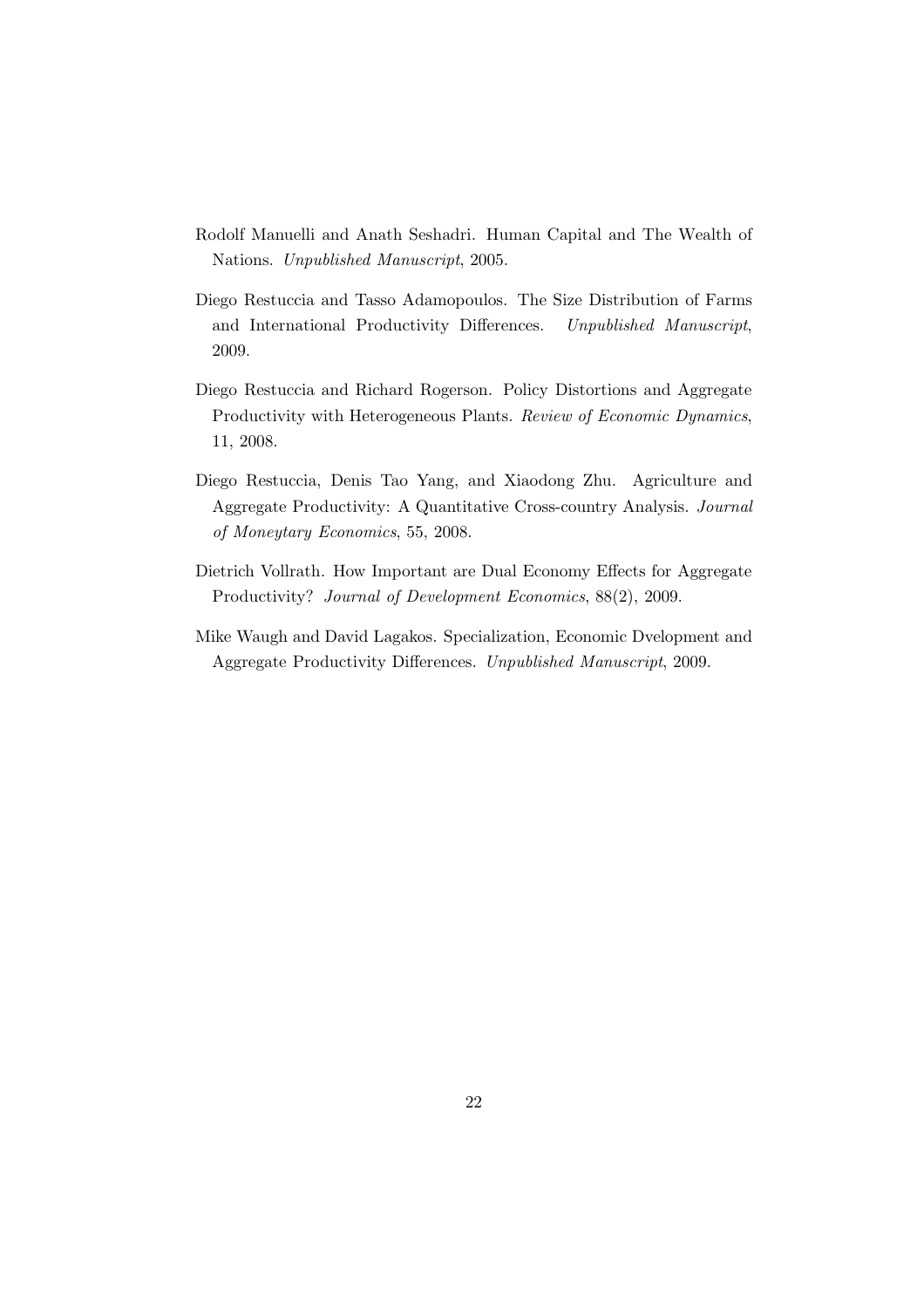### 5 Appendix

#### 5.1 Proofs

Proof of Lemma 1 It is useful to first derive the profit function, where  $\Pi(z) = \max_{h,\ell} py - wh - ql$ . Using F.O.C, it is easy to show that

$$
\pi(z) = \tilde{\pi} \cdot z
$$
  
where  $\tilde{\pi} = (1 - \gamma) \cdot (P \cdot A)^{\frac{1}{1 - \gamma}} \left( \gamma \left( \frac{\alpha}{w} \right)^{\alpha} \left( \frac{1 - \alpha}{q} \right)^{1 - \alpha} \right)^{\frac{\gamma}{1 - \gamma}}$ 

Profit function is thus linear in ability z. In a stationary equilibrium, prices are constant over time. This implies constant profit per unit of skill. Thus farm operator's problem can be written as one that maximizes the sum of discounted lifetime skill.

$$
\max_{s_t} : \sum_{t=1}^{t=T} R_t^{1-t} \cdot z_t \cdot (1 - s_t)
$$
  
s.t :  $z_{t+1} = z_t(1 + s_t^{\theta})$ 

Let  $\lambda_t$  be the Lagrangian multiplier for period t

$$
\mathcal{L} = \sum_{t=1}^{T} R^{1-t} \cdot z_t \cdot (1 - s_t) - \lambda_t (z_{t+1} - z_t (1 + s_t^{\theta}))
$$

F.O.Cs are

$$
R^{1-t} = \lambda_t \theta s_t^{\theta - 1} \tag{7}
$$

$$
\lambda_t = R^{-t}(1 - s_{t+1}) + \lambda_{t+1}(1 - \delta_t + s_t^{\theta})
$$
\n(8)

From equation(9), if  $\lambda_{t+1}$  is independent of beginning of period skill  $z_t$ , then  $(\lambda_t)$  does not depend on  $z_t$ . Consequently the equation (8) the optimal time investment  $s_t$  does not depend on  $z_t$  as well. To solve the optimal path, I use backward induction. Clearly, it is optimal to invest no time in the last period,  $s_T = 0, \lambda_T = 0$ , and hence independent of  $z_{T-1}$ . Using the above argument,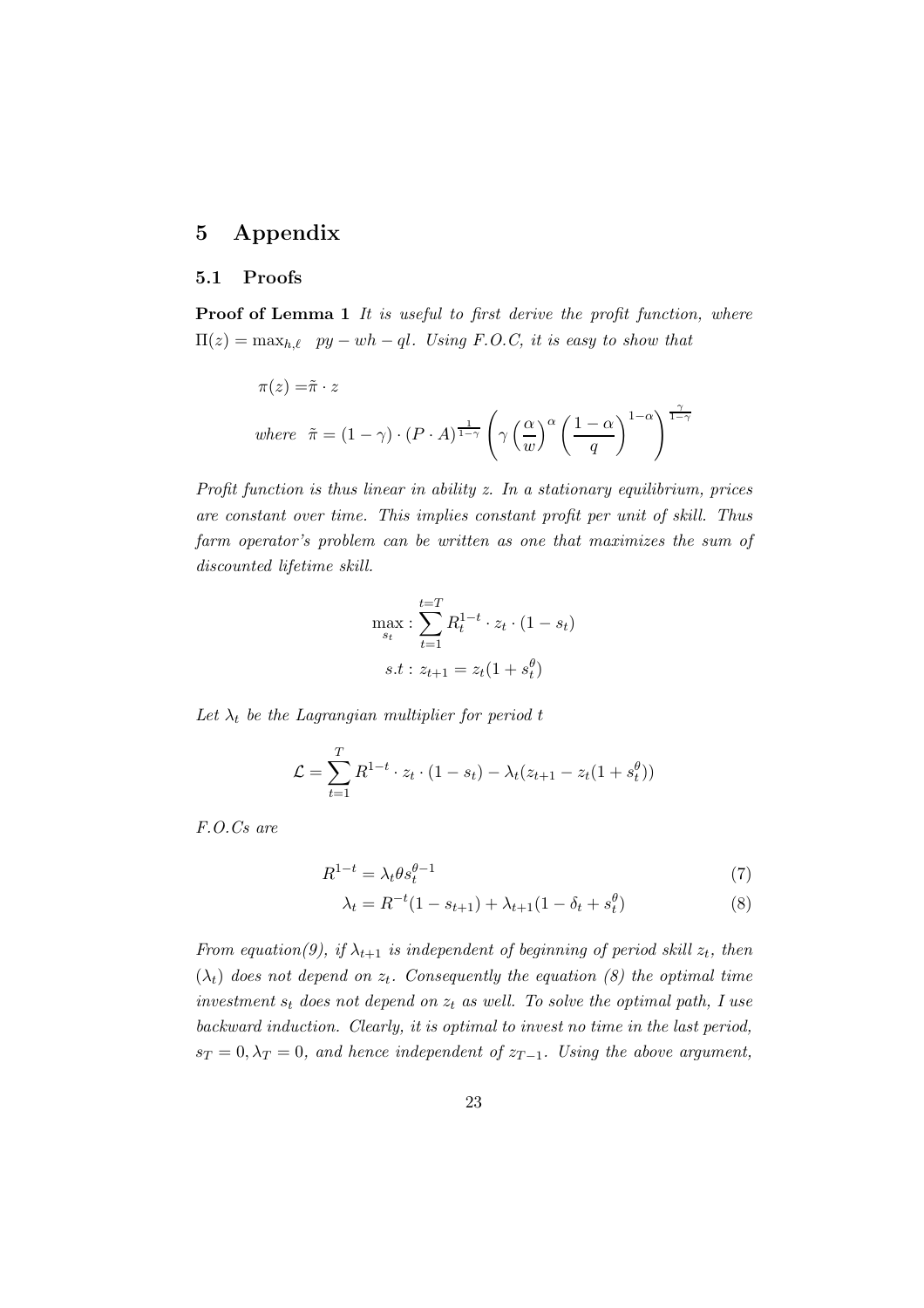$\lambda_{T-1}$  and  $s_{T-1}$  does not depend on  $z_{T-1}$ . Repeating this argument implies that the entire path of investment is independent of initial skill type.

Proof of Lemma 2 Life time budget constraint can be written as

$$
\sum_{t=1}^{T} \frac{pc_{at} + c_{nt}}{R^{t-1}} \le Y
$$

where Y is the discounted lifetime income. The Lagrangian is

$$
\mathcal{L} = \sum \beta^t (\eta \log(c_{at} - \bar{a}) + (1 - \eta) \log(c_{nt})) - \lambda \left[ \sum \frac{pc_{at} + c_{nt}}{R^{t-1}} - Y \right]
$$

F.O.C yields

$$
\frac{\beta^t \eta}{c_{at} - \bar{a}} = \lambda \frac{p}{R^{t-1}}
$$
\n(9)

$$
\frac{\beta^t (1 - \eta)}{c_{nt}} = \lambda \frac{1}{R^{t-1}} \tag{10}
$$

(1) divided by (2) yields the intratemporal allocation between two consumption goods as

$$
\frac{p(c_{at} - \bar{a})}{c_n t} = \frac{\eta}{1 - \eta}.\tag{11}
$$

Iterating (1) and (2) one more period yields the usual intertemporal allocations

$$
(c_{a,t+1} - \bar{a}) = \beta R (c_{at} - \bar{a}) \tag{12}
$$

$$
c_{n,t+1} = \beta R c_{nt} \tag{13}
$$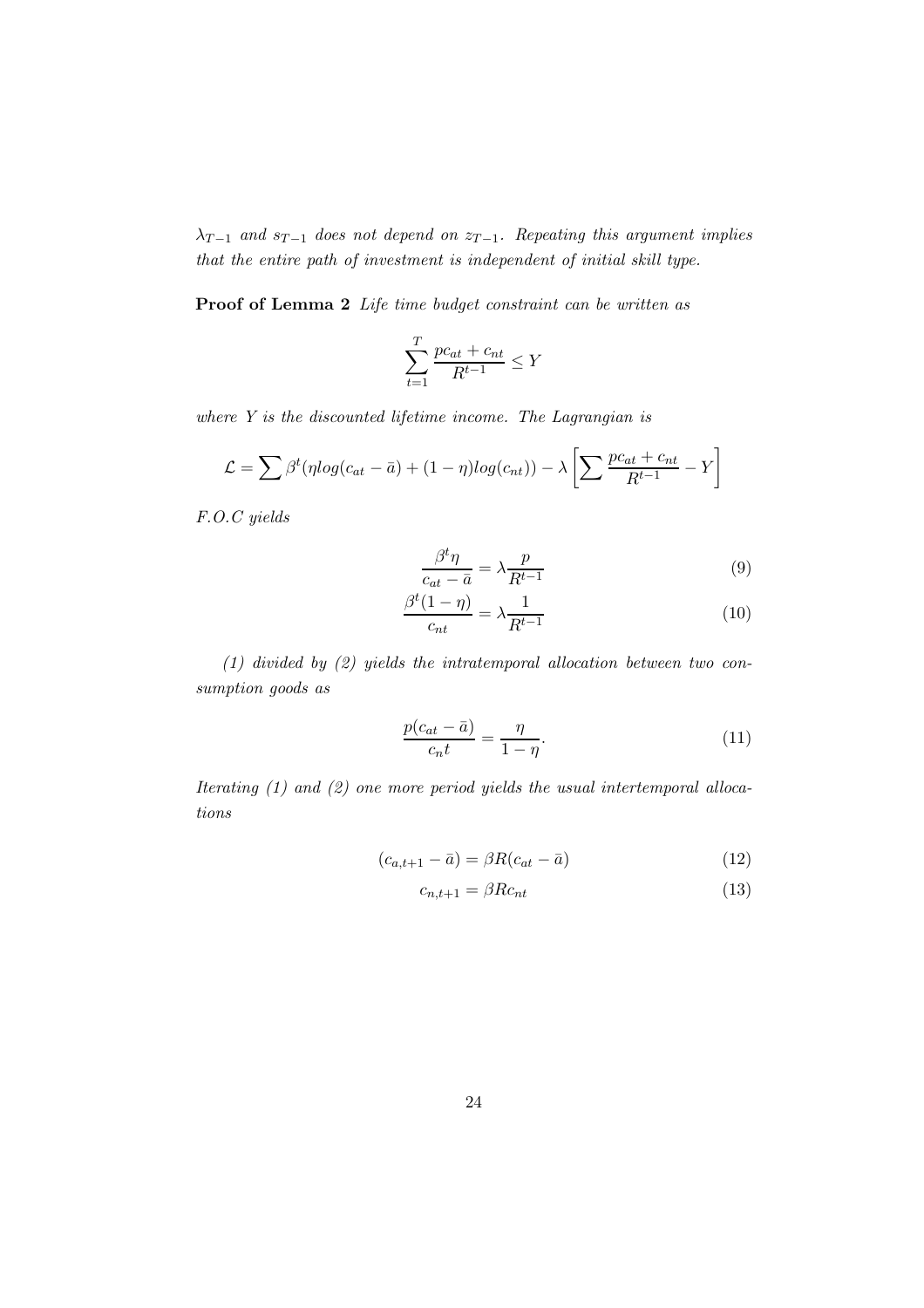Substitute F.O.C into budget constraints we have

$$
\sum_{t=1}^{T} \frac{p \left[ \cdot (c_{a1} - \bar{a}) \cdot (\beta R)^{t-1} + \bar{a} \right] + (\beta R)^{t-1} \cdot c_{n1}}{R^{t-1}} = Y
$$
  
\n
$$
\rightarrow p \cdot (c_{a1} - \bar{a}) + c_{n1} = \frac{Y - p \cdot \bar{a} \sum_{t=1}^{T} R^{1-t}}{\sum_{t=1}^{T} \beta^{t-1}} \rightarrow c_{a1} = \eta \cdot \frac{Y - p \cdot \bar{a} \sum_{t=1}^{T} R^{1-t}}{\sum_{t=1}^{T} \beta^{t-1}} / p + \bar{a}
$$
  
\n
$$
c_{n1} = (1 - \eta) \cdot \frac{Y - p \cdot \bar{a} \sum_{t=1}^{T} R^{1-t}}{\sum_{t=1}^{T} \beta^{t-1}}
$$

Aggregate consumption at a point of time is given by

$$
C_a = \sum_{t=1}^T c_a t = \left[ \sum_{t=1}^T (\beta R)^{t-1} \right] \cdot \left[ \frac{Y - p \cdot \bar{a} \sum_{t=1}^T R^{1-t}}{\sum_{t=1}^T \beta^{t-1}} \right] \cdot \frac{\eta}{p} + T \cdot \bar{a}
$$
  

$$
C_n = \sum_{t=1}^T c_a t = \left[ \sum_{t=1}^T (\beta R)^{t-1} \right] \cdot \left[ \frac{Y - p \cdot \bar{a} \sum_{t=1}^T R^{1-t}}{\sum_{t=1}^T \beta^{t-1}} \right] \cdot (1 - \eta)
$$

### 5.2 Development Accounting Exercise

To simply the calculation, I assume that all farms in size class  $[s_l, s_h]$  have the same size  $(s_l+s_h)/2$ . Let  $s_i$  denote the mean farm size, and  $\mu_i$  denote the corresponding share in class i. In addition, let  $y_i$  and  $h_i$  denote, respectively, the output and labor. Using U.S. data, I estimate the following equations

$$
log ((y/h)_i) = b1 + b2 \cdot log(s_i)
$$
  

$$
log ((hl)_i) = c1 + c2 \cdot log(s_i)
$$

Note that  $y_i$  is measured by the total market sales of goods net of government payments, and  $h_i$  is measured by the sum of farm operators and hired workers. The methodology in U.S. agriculture census assumes one farm operator per farm. Let  $n_i$  note the number of farms report hired labor, and let  $hl_i$  denote the number of hired labor, the total number of worker in size class i is simply  $n_i + h_i$ . For 2007, the estimated coefficients are (b1, b2)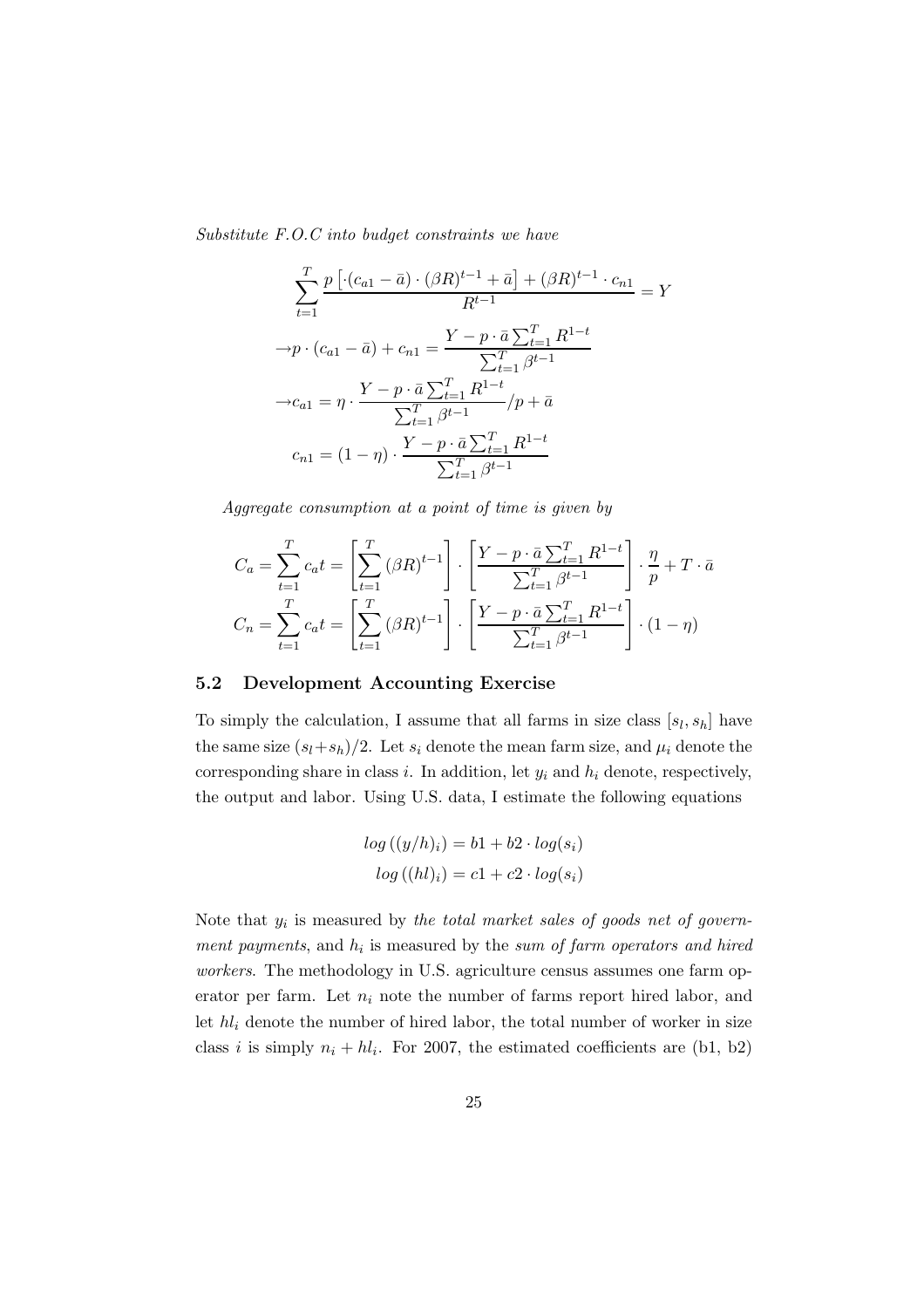$=$  (-0.916,0.548) and the  $R^2$  is 93% for the first regression. For the second regression, the estimated coefficients are (c1, c2) = (1.62, 0.058) and the  $R^2$ is 72%. Given size distribution  $\mu_i$  over size class, then aggregate output per worker is computed as

$$
Y = \sum_{i} [(b1 + b2 \cdot log(s_i)) \cdot h_i \cdot \mu_i]
$$

$$
h_i = \frac{(c1 + c2 \cdot log(s_i)) \cdot \mu_i + \mu_i}{\sum_{i} [(c1 + c2 \cdot log(s_i)) \cdot \mu_i + \mu_i]}
$$

where the second equation gives the distribution of workers over size classes.

### 5.3 Estimating Return to Scale Parameters in Agriculture

Based on data from USD [1980-1989], total output  $(YA)$ , is the summation of crop production, livestock production and revenues from services and forestry. Total output, net of government transfers, are fully dissipated into the following factors of production: intermediate inputs, capital, labor, land and operators. In the data, these components corresponds to Purchased Inputs (PI), Capital Consumption plus Real Estate and Non Real Estate Interest (CCI), Compensation to Hired Labor (CHL), Net Rent Received by Non-operator Landlord (RL) and Net Farm Income (NFI), i.e.,

$$
YA = PI + CCI + CHL + RL + NFI
$$

Here I implicitly assume that real estate and non real estate interest income are capital income because structures are typically considered as a component of capital. Net farm income represents " entrepreneurial earnings of those individuals who share in the risks of production and materially participate in the operation of the business", and thus captures the return to skills provided by farm operator. For the period 1980-1999, the estimated income are given in the table blow.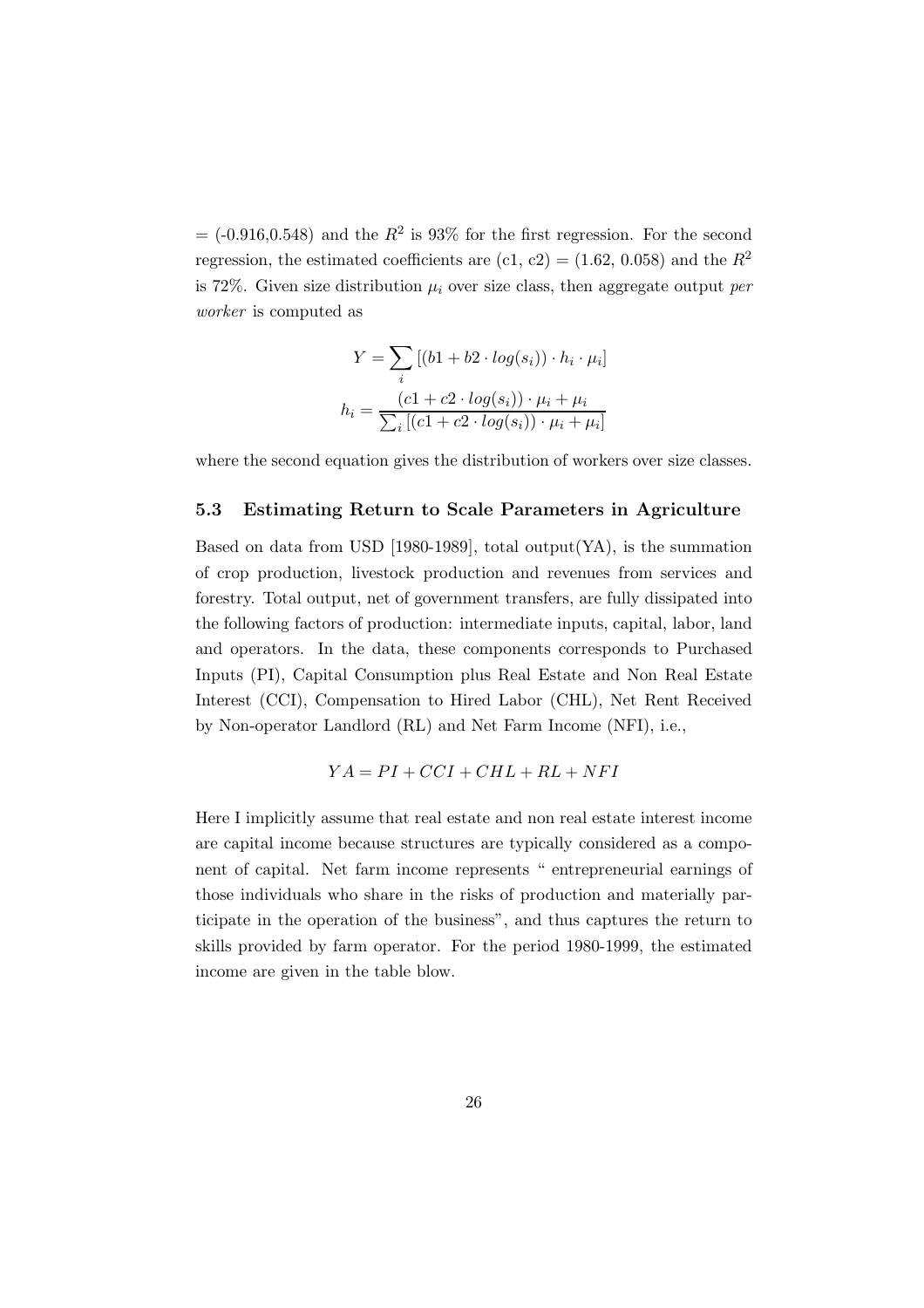|              | 1985       | 1980-1990 | 1990-1999 | 1980-1999 |
|--------------|------------|-----------|-----------|-----------|
| Intermediate | 0.47       | 0.48      | 0.51      | 0.49      |
| Capital      | 0.24       | 0.24      | 0.15      | 0.20      |
| Labor        | 0.05       | 0.05      | 0.07      | 0.06      |
| Land         | 0.05       | 0.04      | 0.05      | 0.04      |
| Operator     | $\rm 0.18$ | 0.18      | 0.23      | 0.20      |

Table 3: Factor Shares in U.S. Farming

### 5.4 Working Days by Operator Age

From 1992 census of agriculture, I extract the number of days not working on the farm for farm operators by age (Panel A). To compute the the hours supplied by operator of a certain age, I assume 250 working days a year. In addition, I use the midpoint of the interval as the average days off farm. For example, "None" in the table means operators work 250 days a year. Operators work 200 days if in interval " 1-99 days", 150 working days if in interval "100-199 days", and 25 working days if in interval "200 days+". This allows me to compute the total number of working days a year for operators in any age category. Finally, I compute the share of days supplied by operators in age group *i* (Panel B) as  $s_i = \frac{wd_i}{\sum_{i=1}^T wd_i}$ , where  $wd_i$  is the number of working days for operators in age group i.

| Panel A              |        |         |         |         |         |         |
|----------------------|--------|---------|---------|---------|---------|---------|
|                      | 25-34  | 35-44   | 45-54   | 55-64   | $65+$   | Total   |
| None                 | 52,938 | 104,375 | 110,380 | 158,629 | 249,512 | 675,834 |
| $1-99$ days          | 18,015 | 29,804  | 25,428  | 27,061  | 19,267  | 119,575 |
| $100-199$ days       | 7,872  | 14,648  | 14,308  | 12,423  | 6,169   | 55,420  |
| $200 \text{ days} +$ | 10,028 | 15,565  | 14,681  | 11,082  | 5,087   | 56,443  |
| Panel B              |        |         |         |         |         |         |
| Work Days $(1000s)$  | 17875  | 33908   | 34478   | 46589   | 66975   |         |
| $%$ Days             | 0.09   | 0.17    | 0.17    | 0.23    | 0.34    |         |

Table 4: Days off Farm by Age of Operator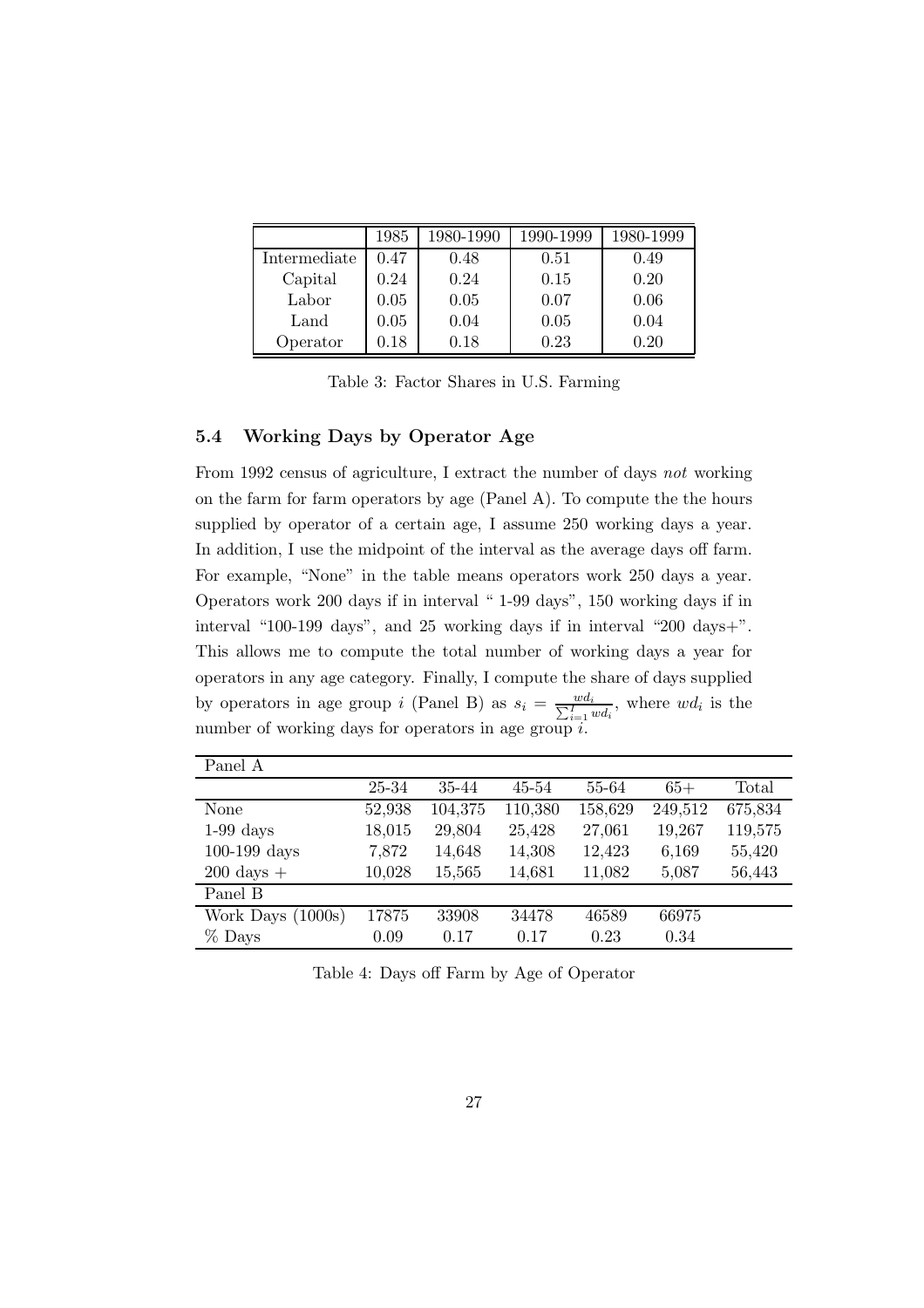| Age  | 25-34 | 35-44 | 45-54 | 55-64 | 65+ |
|------|-------|-------|-------|-------|-----|
| 1992 | 602   | 838   | 921   | 785   | 562 |
| 1997 | 654   | 872   | 997   | 807   | 589 |
| 2002 | 490   | 632   | 807   | 678   | 678 |
| 2007 | 575   | 857   | 909   | 736   | 542 |

Source: U.S. Census of Agriculture, Vol 1, Chapter 1: Table 48(92,97), Table 60(02), Table 63(07).

Table 5: Mean Holding Size by Age of Operator

### 5.5 Parameter Values

|  |  | $0.015$ $0.221$ $0.3157$ $0.7842$ $-3.1236$ $4.1693$ |  |
|--|--|------------------------------------------------------|--|

| Age        |                    | $25-34$ 35-44 45-54 55-64 65+ |                   |  |
|------------|--------------------|-------------------------------|-------------------|--|
| - Data     | $0.09 \qquad 0.17$ | $0.17$ $1.23$ $0.34$          |                   |  |
| Model 0.08 | 0.16               | 0.21                          | $0.26 \quad 0.29$ |  |

Table 7: Time Share by Age of Operator: Model against Data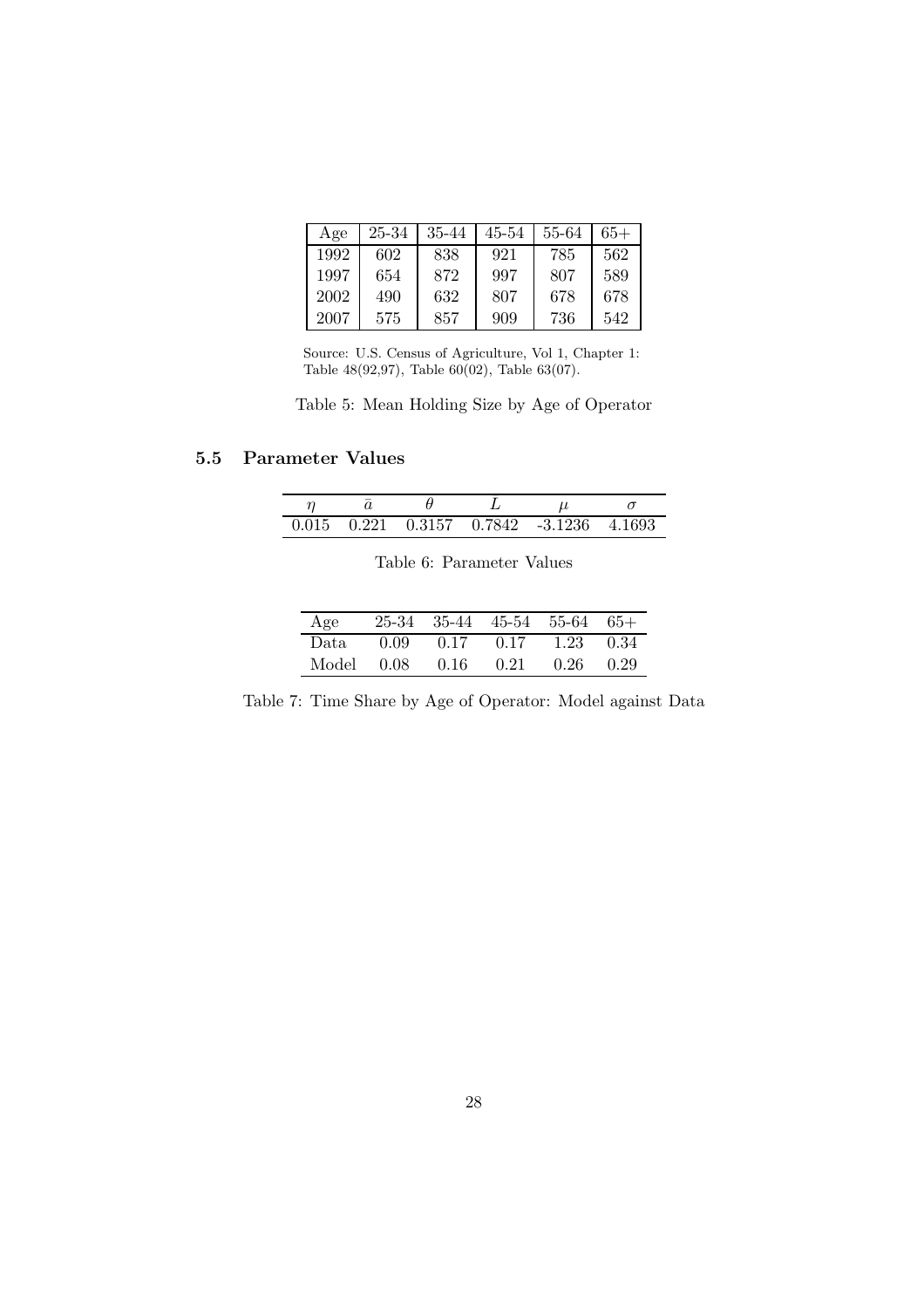

Figure 3: Calibrated Size Distribution



Figure 4: Implied Distribution of Land



Figure 5: Implied Distribution of Hired Labor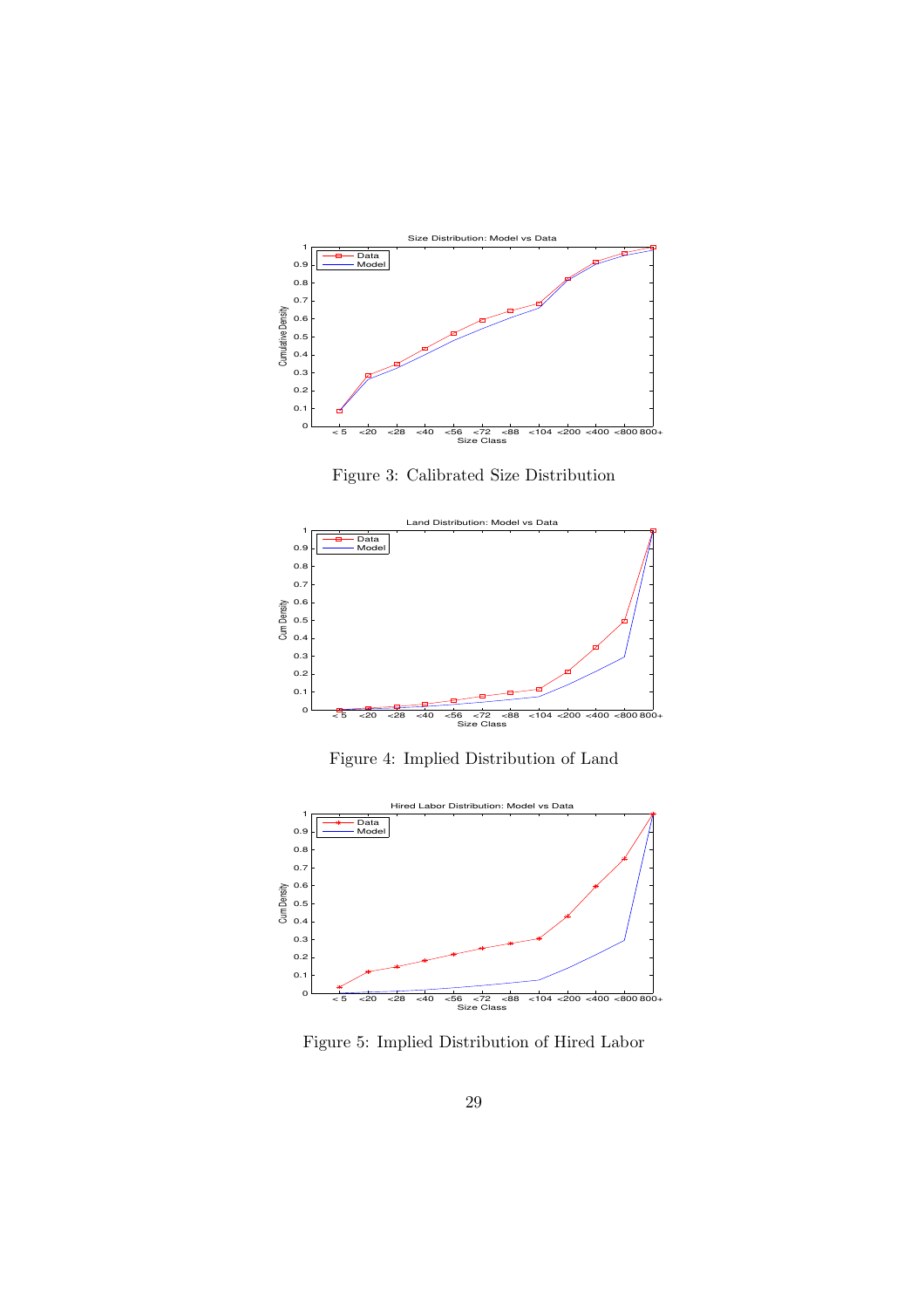### 5.6 Model Performances

1. Baseline Model Prediction



Figure 6: Model Prediction Against Data

### 2. Model without Skill Accumulation

I calibrate  $(\eta, \bar{a}, \mu, \sigma)$  to match: current agricultural employment (2%), long run agriculture employment (0.5%), Mean farm size (178) and coefficient of variation of farm size distribution (0.5). I ask the model to predict for a representative poor country with 4.5 times lower TFP and a 2.1 times smaller land endowment.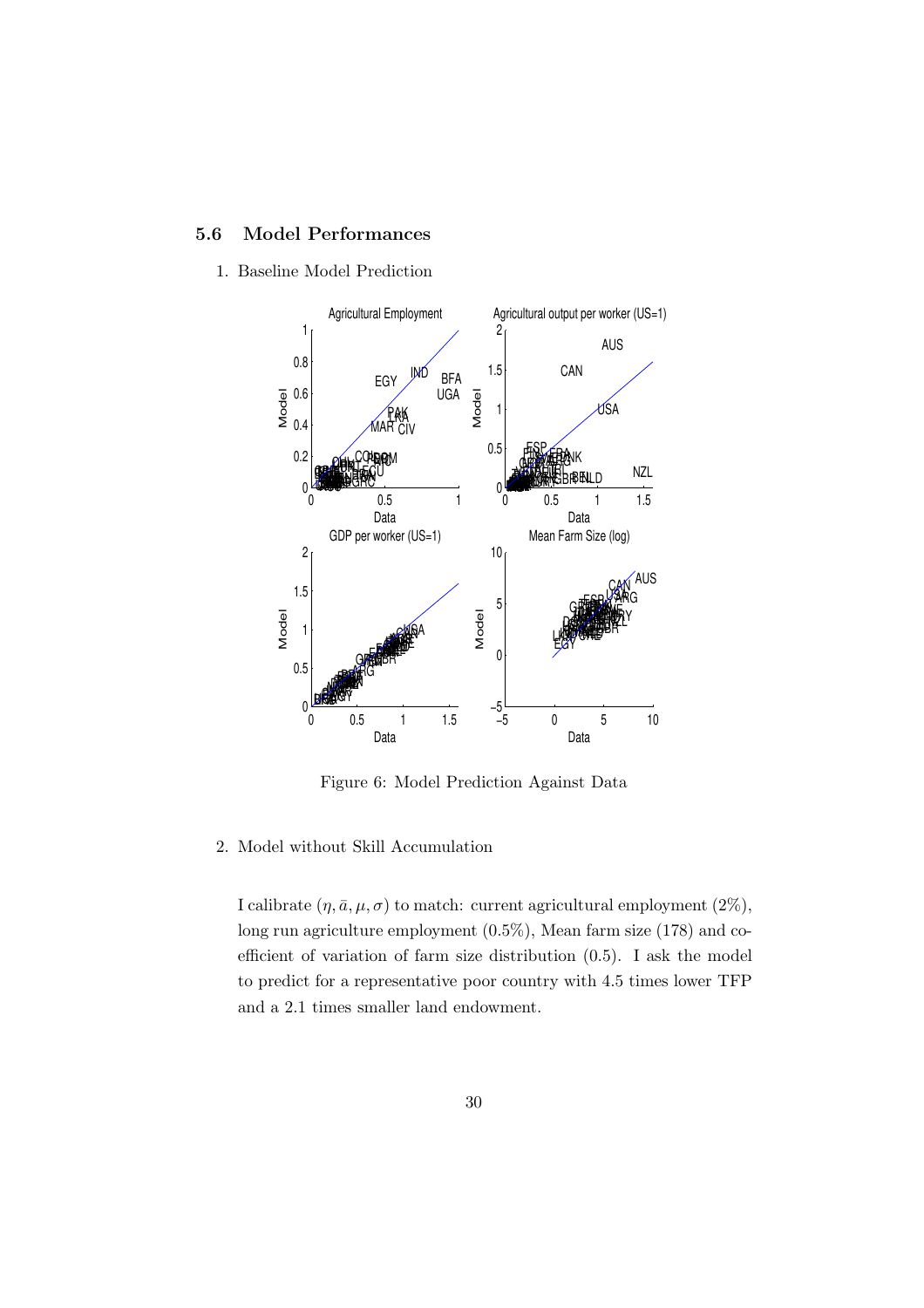| Exg. variable               | $\mathcal{L}_a$ | ryala | mfs |
|-----------------------------|-----------------|-------|-----|
| $L$ only                    | 3.3%            | 1/1.6 | 65  |
| A only                      | 26\%            | 1/16  | 20  |
| Both $A$ and $\overline{L}$ | 48%             | 1/28  | 6   |
| Data                        | 70%             | 1/51  |     |

Table 8: TFP versus Endowment (No Skill Accumulation)

### 3. Model with Intermediate Inputs

I set  $\gamma = 0.8$ ,  $\phi = 0.5$  and  $\rho = 0.2$ . For the U.S,  $\pi = 1$ . I choose  $(\eta, \bar{\mu}, \sigma)$  to target a 2% current agriculture employment, 0.5% long run agriculture employment, 2% share of agriculture output of GDP, and the mean farm size. Again I ask the calibrated model to predict equilibrium allocations for the representative poor country, which has 4.5 times lower TFP, 2.1 times smaller land endowment and 3 times higher relative price of intermediate inputs.

| Exg. variable               | $L_a$   | ryala | mfs            |
|-----------------------------|---------|-------|----------------|
| $L$ only                    | $2.4\%$ | 1/1.2 | 88             |
| A only                      | 29%     | 1/17  | 18             |
| $\pi$ only                  | 3.1%    | 1/1.6 | 135            |
| A and $\overline{L}$        | $34\%$  | 1/20  | $\overline{7}$ |
| A and $\pi$                 | 49%     | 1/28  | 12             |
| $\pi$ and $\overline{L}$    | 3.6%    | 1/1.9 | 57             |
| A, $\pi$ and $\overline{L}$ | 58%     | 1/33  | $\overline{5}$ |
| Data                        | 70%     | 1/51  | 3              |

Table 9: TFP versus Endowment (With Intermediate)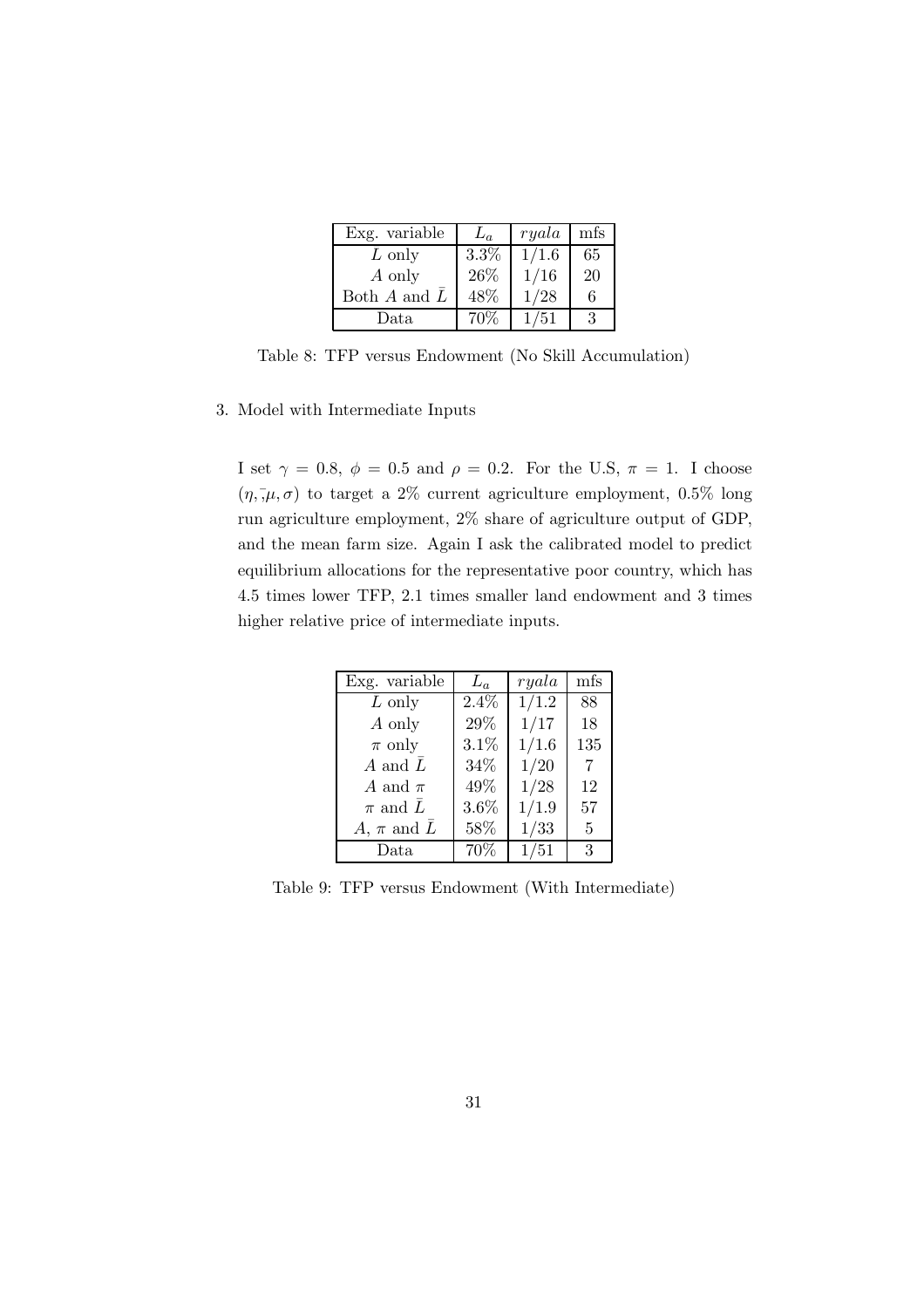

## 5.7 Model Predicted Farm Size Distribution (Q.1)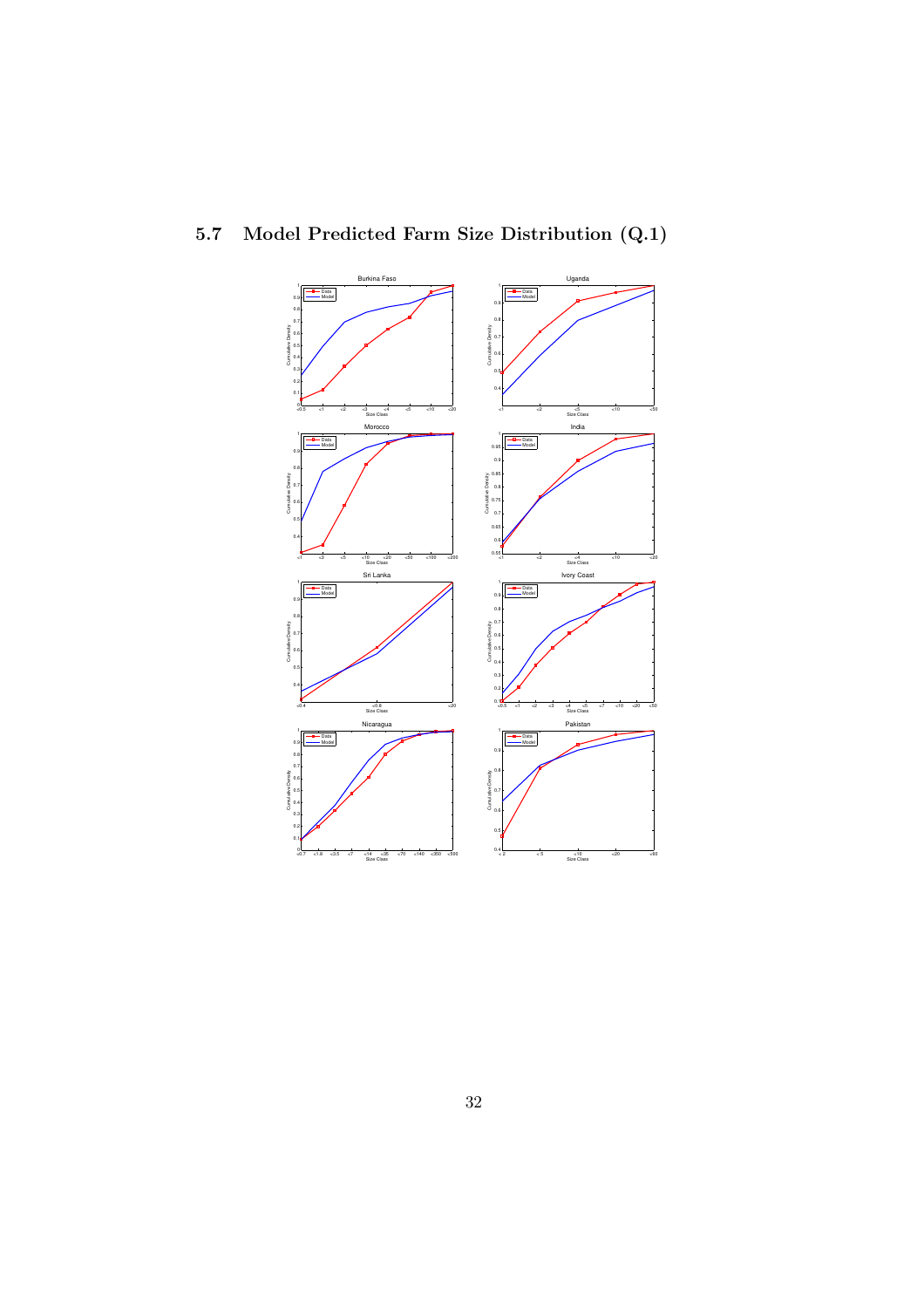

## 5.8 Model Predicted Farm Size Distribution (Q.2)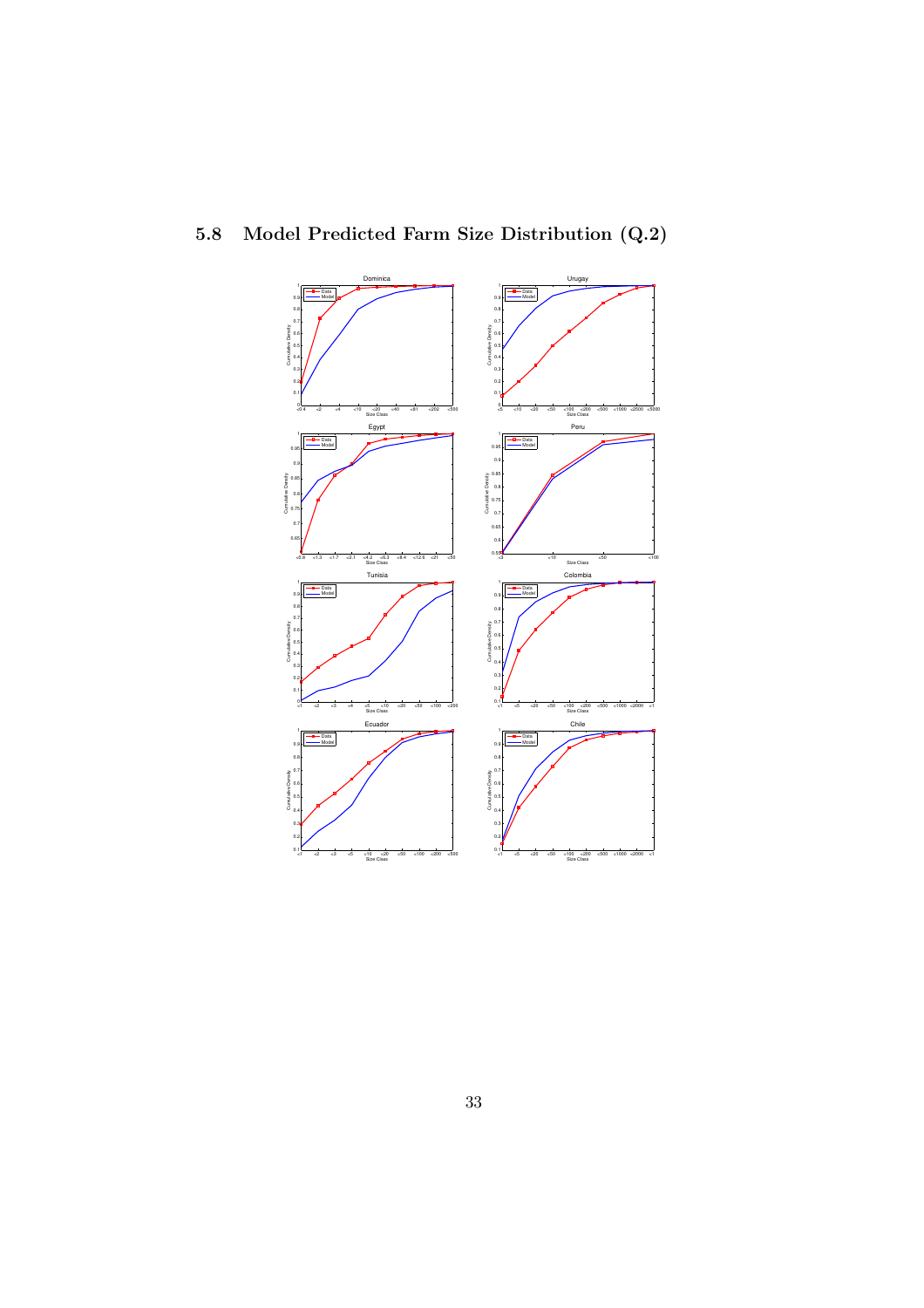

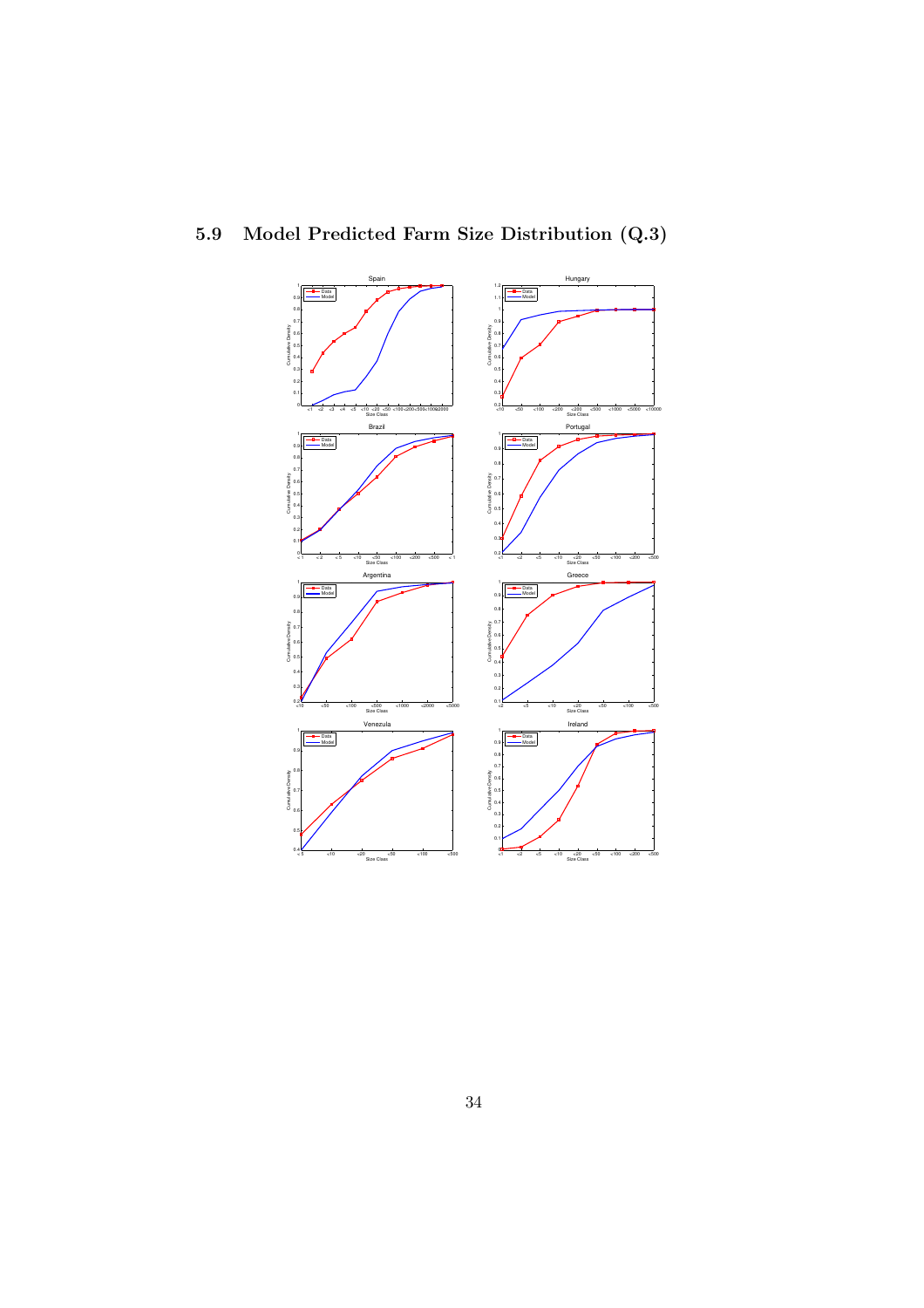

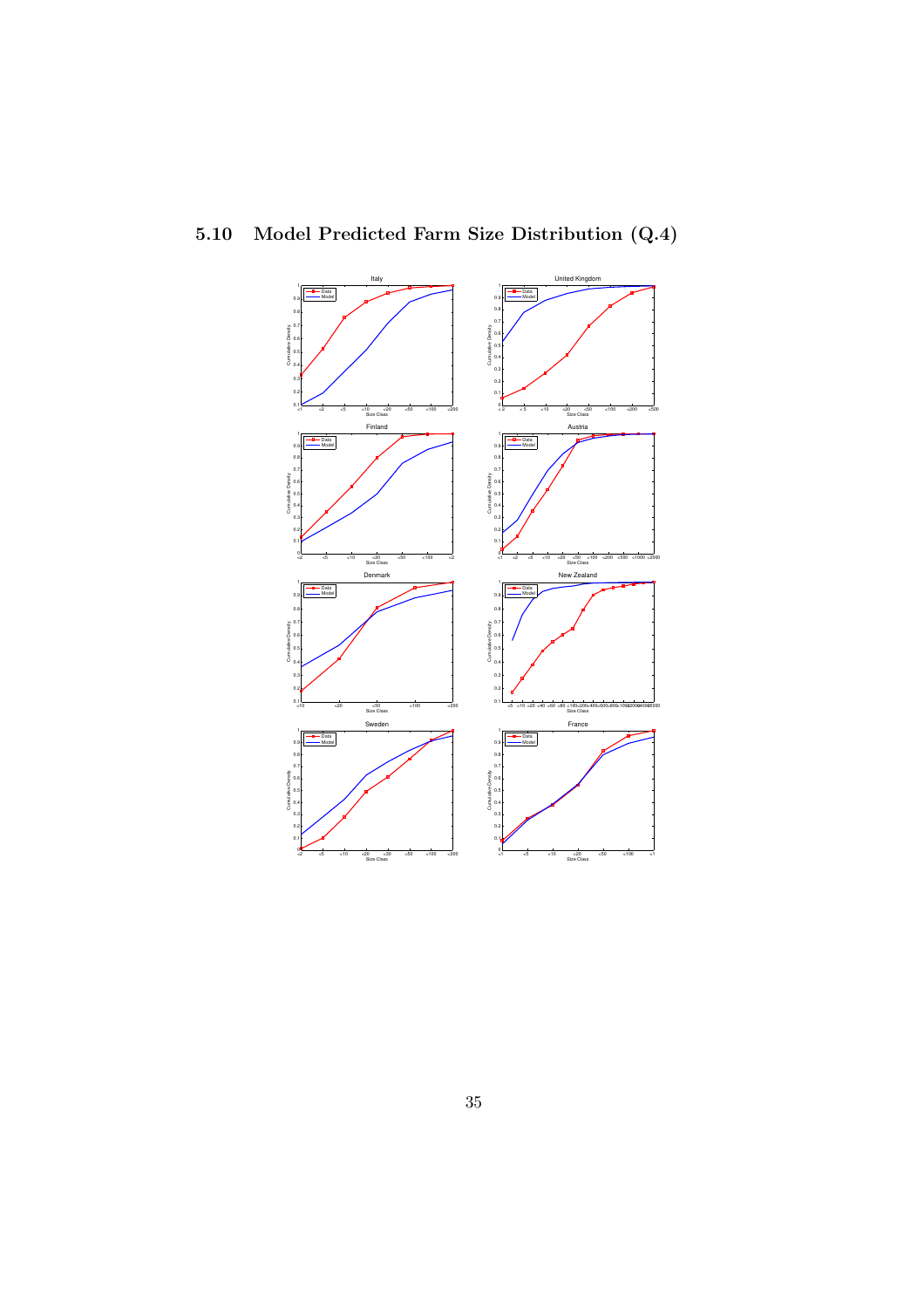